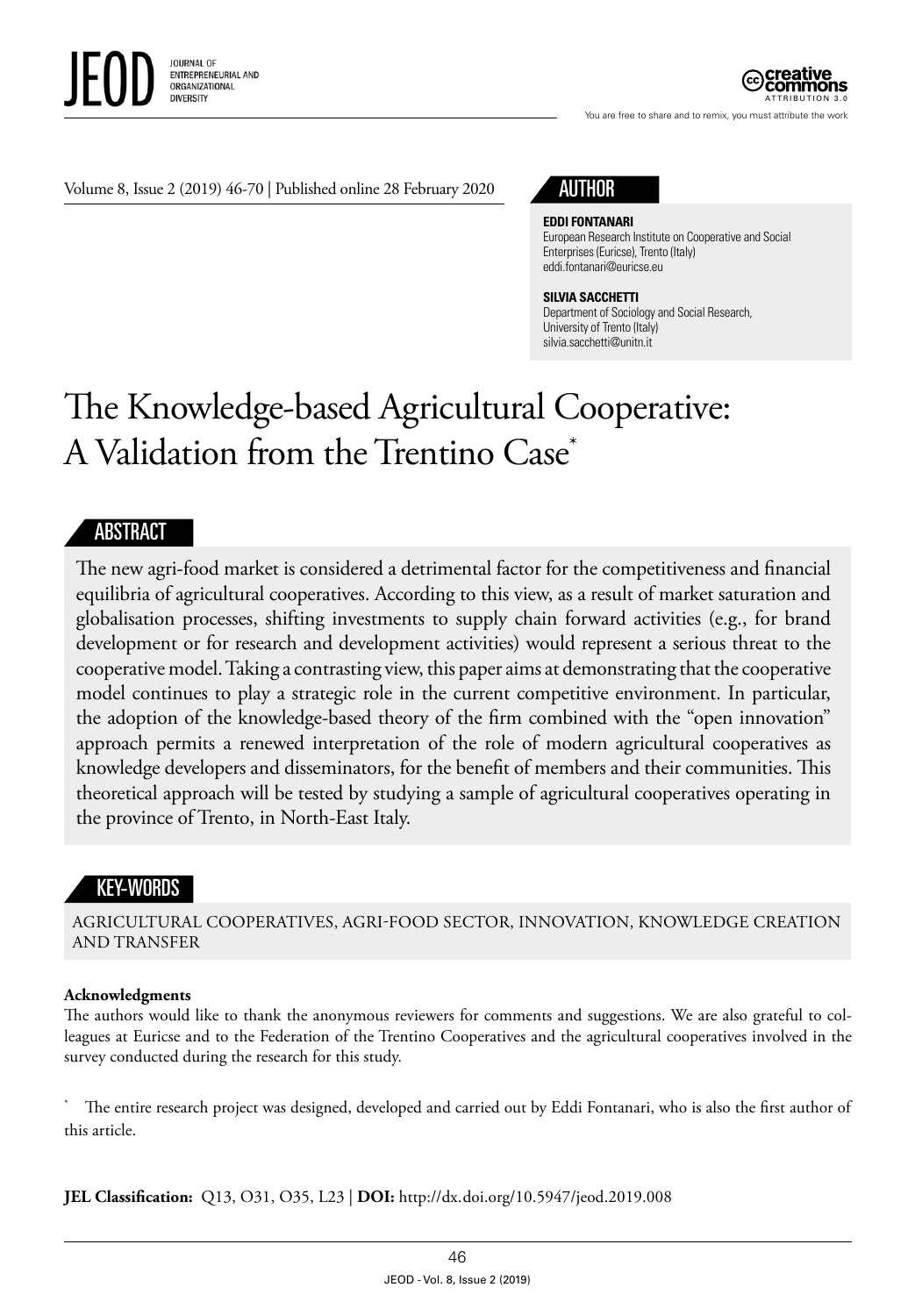## **1. Introduction**

This work is an attempt to stress the importance of the immaterial factors justifying the existence of modern agricultural cooperatives (cf. Fontanari, 2014; 2017). Research has paid great attention to price determination of agricultural produce, which assumed especial relevance because of its perishable nature (Ward, 1982), as well as to the weaknesses of the property and governance structure of the cooperative organisational arrangement (Cook, 1995; Nilsson, 2001; Chaddad and Cook, 2004; Cook and Burress, 2009). Above all, in the current agri-food market scenario, this structure is considered a detrimental factor in the competitiveness and financial equilibria of agricultural cooperatives in a context in which market changes have particularly affected consumer preferences, whose demands have shifted towards more differentiated and high-quality products, which require customer-led production. The first critical point raised by the literature concerns the capacity of a firm controlled by farmers, which is producer-oriented and set up to safeguard their interests, to respond to market pressures with a more market-oriented corporate strategy. In addition, the saturation of the agri-food market (Folmer et al., 1995) has led to an ever-greater product differentiation to enable producers to face competitors and gain market niches. This context requires high-innovation production. The farmers are thus involved in a process of agricultural industrialisation that requires the use of greater financial resources and, consequently, a sectorial shift towards capital-intensive production (Cook, 1995).

Based on this scenario, the shift of dedicated investments towards the supply chain forward processes (e.g., for brand development or for research and development activities) would represent a serious threat to the cooperative model (Hendrikse and Veerman, 2001). In fact, its "ill-defined" property rights (Cook, 1995; Cook and Iliopoulos, 2000) may result in inadequate financial resources downstream, where producers operate (Hendrikse and Veerman, 2001).

However, these considerations do not take into sufficient account the potential strengths in terms of knowledge integration (and coordination) embedded in the agricultural cooperative model. Though some of the literature has recognised the increasing importance and strategic role of knowledge and of its management in the agri-food chain (Sporleder and Moss, 2002; Sporleder and Peterson, 2003; Sporleder, Jackson and Bolling, 2005; Sporleder, 2006; Sporleder and Wu, 2006; Sporleder and Boland, 2011), knowledge seems to assume the nature of a ware to be delivered from one agent to another. In particular, these contributions stress its transfer from the growers (agricultural production) to the downstream/consumer level (IP traceability, cf. Sporleder and Goldsmith, 2001; Goldsmith and Bender, 2004). Attention has been paid mainly to qualitysignalling strategies (Sporleder and Goldsmith, 2001) and therefore to the produce's attributes (extrinsic and/or credence). In this way, the nature and role of knowledge have been restricted to this heuristic meaning. As a result, according to this perspective, the more important task of firms operating in the different nodes of the agri-food chain is to favour a communication channel between the upstream and downstream actors in order to achieve coordination among them. Knowledge is, therefore, defined mainly with reference to the product's attributes and to the product's movements and logistic from one node to another, where effective coordination determines a crucial advantage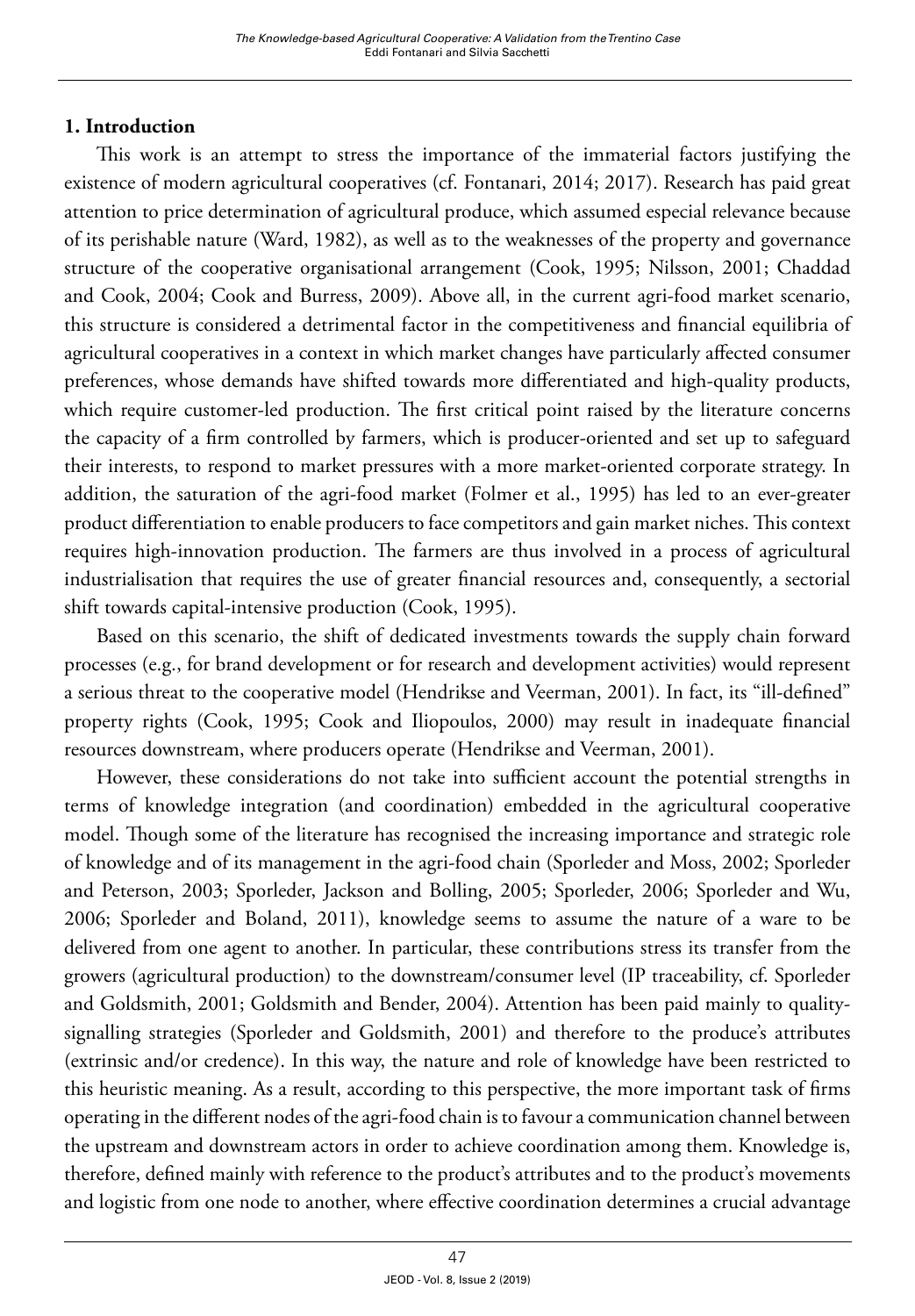in the context of perishable goods. Clearly, the proposed interpretation represents a rather myopic vision of both the nature and role of knowledge in the agri-food sector.

A step forward has been taken with the introduction of the concept of "open innovation" (Chesbrough, 2003). This approach emphasises that competitiveness is not based only on internal research and development activity but rather on the ability of establishing links with other external strategic actors in the knowledge chain (Sacchetti, 2009). Because of its aims and self-management features, the cooperative form in particular offers a favourable governance context for developing value chains in which knowledge is shared on a reciprocal basis for the mutual benefit of members and communities. The agricultural cooperative is an institutional setting in which producers as members of the cooperative run a much lower risk of falling into subordinate positions or bearing the costs of market failures (see, for example, Parrilli and Sacchetti, 2008 for an application within networks and clusters). More recently, this concept has also been used for the interpretation of the agri-food sector, especially with reference to the innovation process (Tushman, Lakhani and Lifshitz-Assuf, 2012; Bigliardi and Galati, 2013; Mäkimattila, Melkas and Uotila, 2013; Medeiros et al., 2016). In fact, in the past, analyses of innovation processes have systematically undervalued the contribution of agriculture. This sector was considered relatively static, with a low knowledgecontent. Today, consumers are more aware than in the past of the importance of food quality and seem to play a more important role in influencing the pace of innovation in processes and production. This new push coming from the ultimate value chain ring (the informed consumer) is known as "chain reversal" (Bigliardi and Galati, 2013). In this new scenario, the capability to innovate has assumed a fundamental and strategic role in the agri-food sector. In particular, if a farm intends to be competitive, it has to be able to satisfy consumer preferences.

Although the literature has begun to frame this sector, in none of these contributions is there a reference to the strategic role of the agricultural cooperative in sharing knowledge, improving members' capabilities and ultimately stimulating the innovation process and consumers' welfare. The lack of attention to this enterprise form and sector is telling and confirms once again the difficulty of understanding, both at the scientific level and in terms of strategy and policy, the variety of activities and functions performed by modern agricultural cooperatives $^{\rm l}$ .

The role of agricultural cooperatives has been previously analysed by Giannakas and Fulton (2005), who studied input-supplying cooperatives and their impact on industry innovation, prices

Recently, an effort to update the coordination challenge in the agri-food chain has been made by Bijman, Muradian, Cechin (2011) and Cechin (2013) using a transaction cost approach. Feng and Hendrikse's contribution (Feng and Hendrikse, 2011) also represents an effort to deepen the role of the agricultural co-op against the investor-owned firm (IOF) in coordinating the actions of different agents of the agri-food chain but without placing emphasis on the social process at the basis of knowledge production, sharing and diffusion. Instead, in the past, Sexton and Iskow (1988) discussed, only briefly and in a general way, the potentialities of marketing cooperatives in coordinating production and marketing but only with regard to improving quality assurance as a strategy to obtain a better price for the finished product. In addition, a first interesting recognition of the economic justification and functions of agricultural cooperatives was made by Shaffer (1987).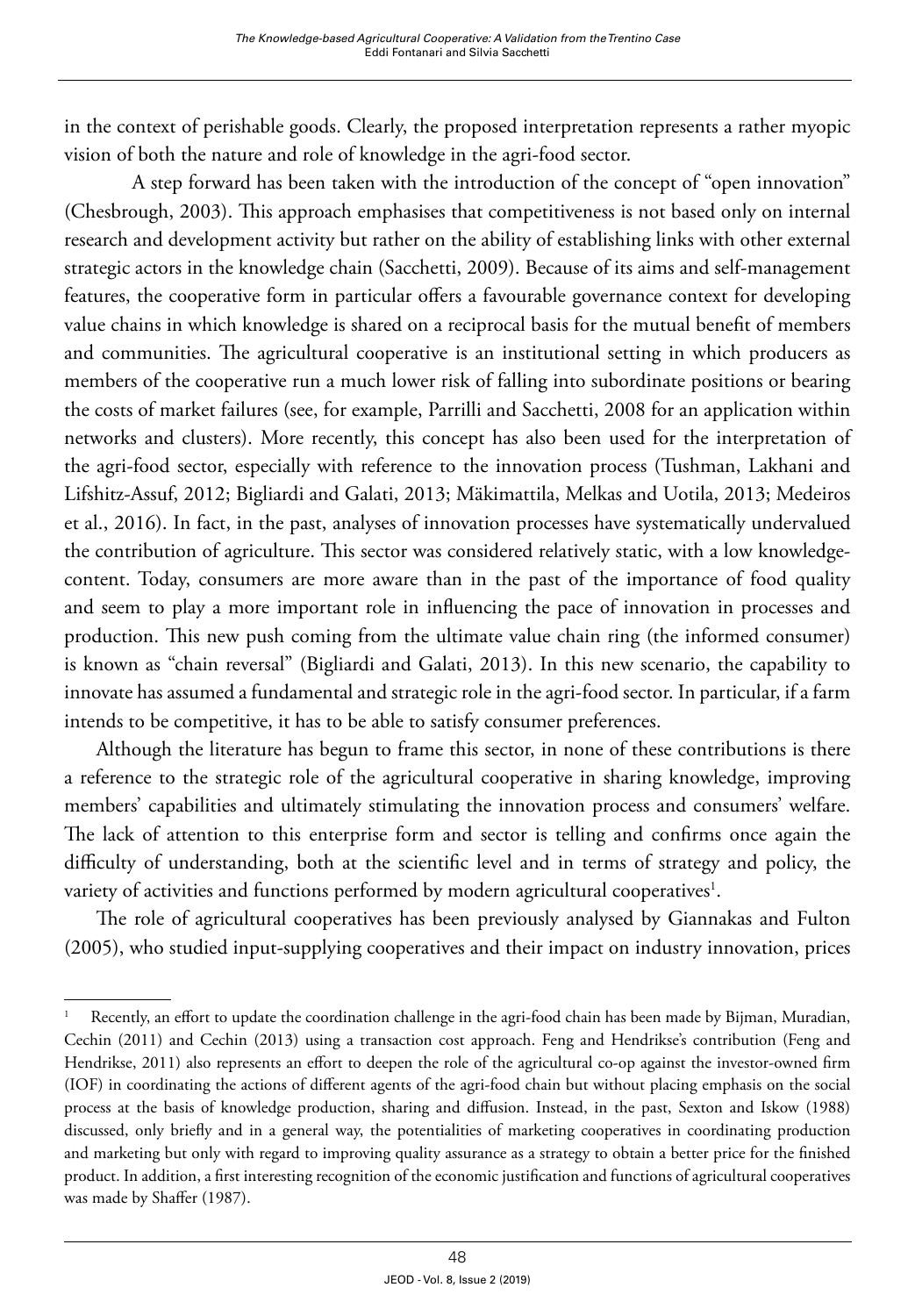and social welfare in the context of a mixed oligopoly structure. Results support the view that producers' involvement in cooperative innovation leads to a greater innovation for this enterprise type compared to investor-owned enterprises "because it internalizes the effect of reduced costs and prices (due to process innovation) on the welfare of its members. This internalization occurs because the co-op maximizes member welfare rather than profits" (ibid.: 418).

In light of the above, this paper attempts to update the economic functions of the modern agricultural cooperative and the specificity of its governance, using a knowledge-based approach. While knowledge and capabilities are usually analysed in pursuit of a competitive advantage not to be shared with others, here (because of the aims and governance of cooperatives) we observe knowledge sharing among co-operators in pursuit of common advantages. The novelty of this research is that we apply knowledge concepts in a context defined by democratic governance, through which producers cooperate to share knowledge in view of furthering their common welfare. This in turn means that knowledge is used to upgrade the status of all actors within the cooperation project and to extend that knowledge to the value chain overall. In this respect, there is a close link between this enterprise form on the one hand, and the extension of the benefits of the innovation process in agriculture and the entire agri-food chain on the other. In fact, the property and governance structure seems to favour the development of communities of practice with a central role for farmers in the pursuit of a collective goal. This condition has important implications for the sense of belonging and involvement of members. It fosters both the sustainability of the cooperative and the efficiency of the whole chain beyond the mere competitiveness of a farm.

Starting from these assumptions, the work is structured as follows. After introducing an overview of the main conceptual framework, the paper presents data on the province of Trento (Italy). Data analysis offers explorative insights on the knowledge-related functions of the modern agricultural cooperative.

## **2. Knowledge and absorptive capacity: theoretical background**

To adequately understand and inform the functions of modern agricultural cooperatives, it is necessary to mingle elements of the knowledge-based theory of the firm with the cooperative nature of governance in agricultural cooperatives and the innovation approach these organisations take. By so doing, we can define a realistic and comprehensive approach to study the role of knowledge in agricultural production, linking it to a new interpretation of the innovation process. In parallel, this focus allows us to highlight some of the strengths of the agricultural cooperative's institutional and organisational architecture.

Knowledge and its role within firms has been debated in economics as well as management to the extent that firms have been explained not only in terms of their ability to minimise transaction costs or reduce agency problems but also in terms of their ability to promote knowledge creation, use and transferability, as well as innovation (Foss, 1993; Kogut and Zander, 1993; Nonaka and Takeuchi,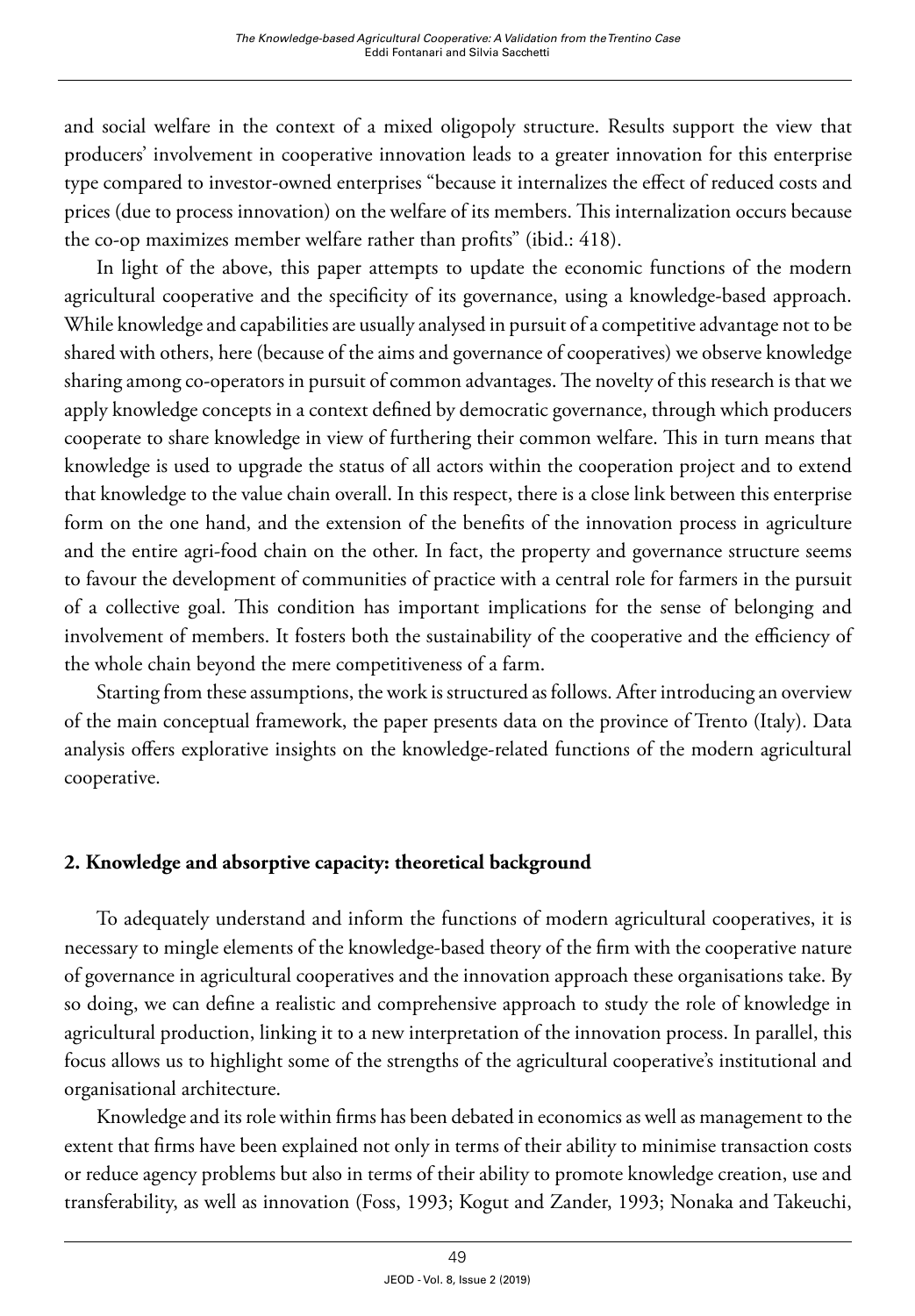1995; Loasby, 2006). Complementary evolutionary approaches, building on the seminal work of Nelson and Winter (1982), have explained how organisations develop capabilities or routines. With some exceptions (Spender, 1996; Grandori, 2001), less has been written on how these functionalities relate to cooperative governance and, more specifically, how cooperation models in agriculture can influence knowledge creation, use and transfer to the benefits of members.

Before progressing with our analysis, let us clarify what information and knowledge are in the first place. Information can be described as the raw data potentially available in a certain context (e.g., in the form of available technology). The capacity of detecting, selecting and adapting relevant information, as Simon (1991) notably emphasised, is bounded and leads to satisfactory rather than to optimal decisions. Knowledge derives from a process of knowing and, in modern times, was early analysed by Michael Polanyi (1966)<sup>2</sup>. Polanyi's work emphasised that, besides reasoning, the major sources of learning or acquisition of knowledge are related to practice and experience. Experiential (or tacit) knowledge, which can be mainly transmitted by sharing day-to-day activities and generally cannot be codified in blueprints or codes of practice, takes central stage in this view, and Nonaka and Takeuchi (1995) analysed experiential knowledge in the context of firms. They developed a knowledge spiral model in which tacit and codified knowledge interact in an interpretative process enabled by organisational solutions that favour relationality and socialisation. In this approach, knowledge transfer among individuals—as per the notion of tacit knowledge—is very much an intersubjective, social process. Notably, the knowledge residing in the heads and hands of individuals is not equivalent to organisational knowledge or learning. Individual knowledge moves with individuals from one organisation to another (Simon, 1991), while organisational knowledge and learning are capabilities, bundles of routines that have been learned and stored in the organisation's practices and can be recovered when needed regardless of the presence of specific individuals.

Moreover, the effective application of knowledge within an organisation would need specific "absorptive capacity". This capacity consists of organisational capabilities or routines on the recipient's side that enable the use of existing knowledge. According to Cohen and Levinthal (1989: 569-570), absorptive capacity is "the ability to identify, assimilate, and exploit knowledge from the environment". In other words, the use of knowledge implies that organisations hold the necessary organisational capabilities to make effective use of it. The existence of specific organisational capabilities has explained the different levels of flexibility, innovation and performance of firms within the same sector (Zahra and George, 2002), in contrast to approaches that focussed on the overall competitiveness of the industrial sector (as in Porter, 1990; 2001).

More recently, Lewin, Massini and Peeters (2011) extended the growing body of work developed on these themes. They specified in more detail the ideas of external and internal capabilities introduced by Cohen and Levinthal (1989) and identified their sources. As Mariano and Al-Arrayed (2018) effectively summarised, internal absorptive capacity implies the existence of

<sup>&</sup>lt;sup>2</sup> The origins of these reflections can be however traced back to Greek philosophy.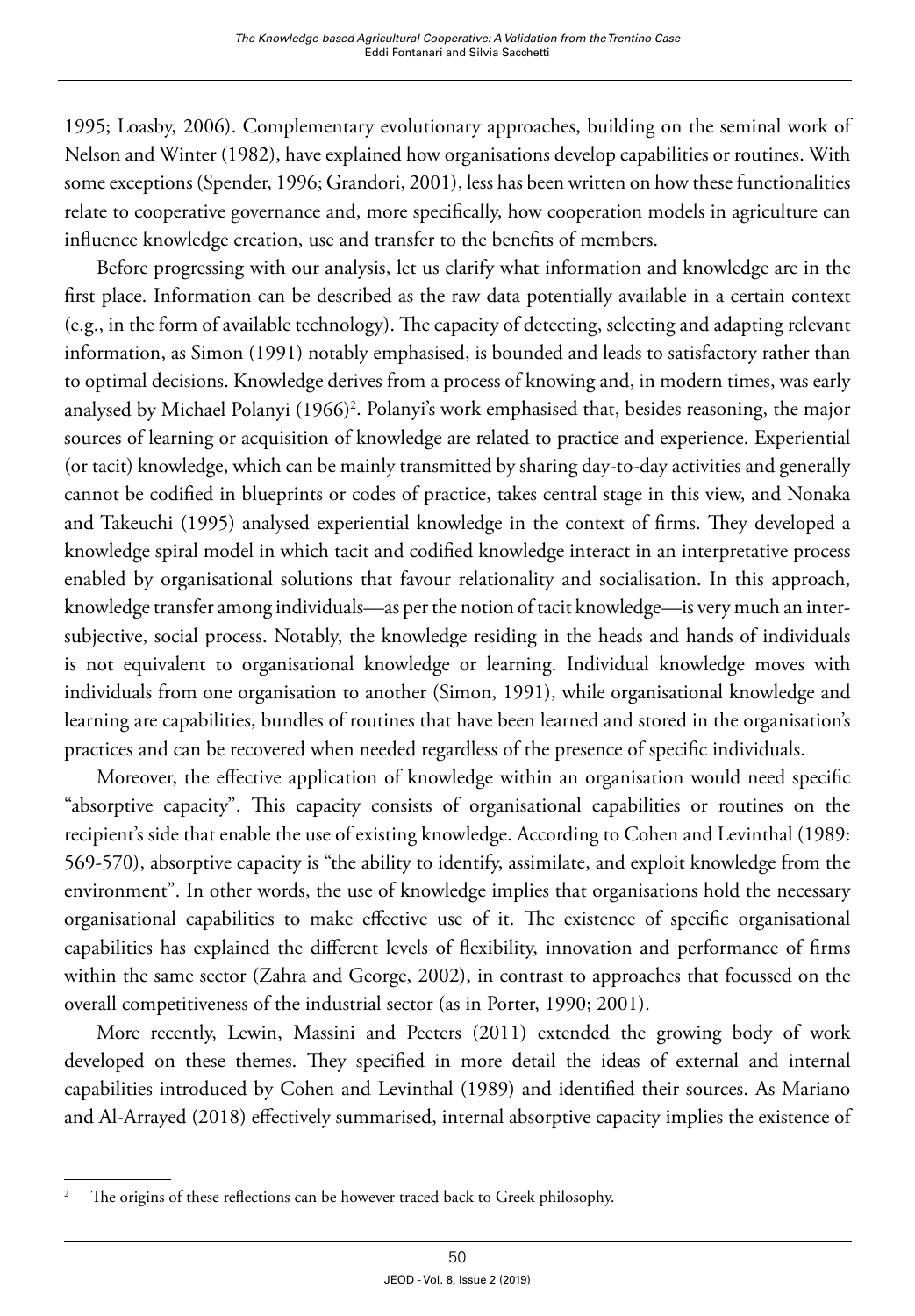routines that include the capacity for variation, selection and knowledge sharing of best practices, as well as reflection and the updating and replication of routines. Routines that enable external absorptive capacity complementarity are related to the recognition of useful external knowledge and the capacity to learn from other interacting actors (e.g., partners, suppliers, clients, consultants, competitors). Notably, this work considers socio-cultural values, norms and mechanisms as important moderators. This is a relevant result consistent with the study of the role of cooperatives in agriculture since it highlights the potential of cooperative values and institutional settings for the emergence of absorptive capacity and, therefore, improved innovation-related capabilities.

Absorptive capacity, and knowledge-based theory more broadly, look at the firm as an institution aiming at integrating and coordinating a set of (different) competencies using unique organisational capabilities or routines (Grant, 1996, among others). In this case, the logic underpinning the firm is explainable by the Smithian virtuous circuit of the division of labour-specialisation-increase of productivity/efficiency. Organisational capabilities are distinctive in what an organisation can do that others cannot. Therefore, they are valued to the extent that they may confer a competitive advantage to the organisation within the sector.

The explanation of a firm's existence, from this perspective, is related to integrating specialised knowledge in unique ways. This result can be obtained by defining and organising (higher-order) principle bundles. In fact, "the central advantage of firms in the production process is not simply the avoidance of the transaction costs associated with market exchange, but their 'unique advantages for governing certain types of economic activities from a logic that is very different from that of market'" and "integrating the knowledge of many different individuals in the process of producing goods and services is such a logic" (Grant, 1996: 113). Given that "efficiency in knowledge production (by which I mean the creation of new knowledge, the acquisition of existing knowledge, and storage of knowledge) requires that individuals specialize in particular areas of knowledge" (ibid.: 112). From this viewpoint, the organisational design of interdependencies represents a peculiarity of the firm reflecting managerial choice. In fact, "the division of tasks between individuals and departments and the specification of interfaces between them lies within the domain of organizational design" (Grant, 1996: 114; Willem and Buelens, 2009).

Designing the set of organising principles, such as rules, procedures, norms and conventions, is a pre-condition for coordinating and integrating different knowledge domains. To do so, shared values, language and codes are needed. In this sense, the firm represents a community and sensemaker organisation (Kogut and Zander, 1992; 1996) with the function of building up the formal and informal institutional context within which the interactions that shape the production process can occur and the organising principles operate.

Identifying routines that enable the sharing of knowledge is central to production coordination (Dyer and Nobeoka, 2000; Kogut, 2000). While in an investor-owned firm (and in the value chain it may direct and control) knowledge is typically concentrated and transferred according to the aims and advantages of the stakeholder who is in control of the organisation and its production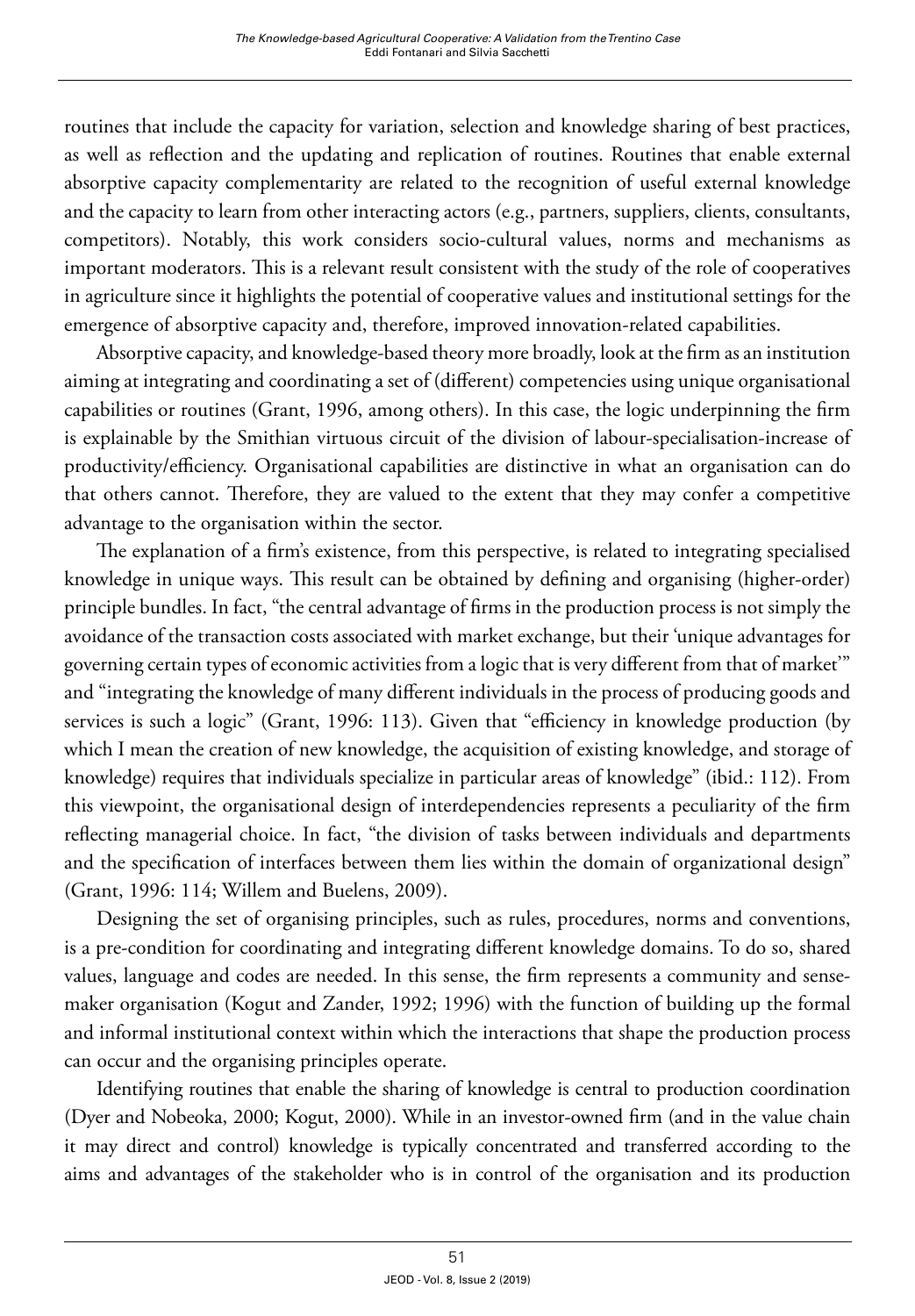network (typically a restricted group of investors or the management), within a cooperative setting, production coordination can be interpreted as the context in which co-operators achieve mutually beneficial outcomes (Parrilli and Sacchetti, 2008). This result is expected because of the specific type of governance of cooperation, typically characterised by inclusive decision-making, surplus re-investment in indivisible reserves, and common management of assets. The effectiveness of the cooperative project is, therefore, very much tied to the sharing of knowledge about strategic decisions in production, since participation cannot occur without knowledge. This requires a common effort towards the improvement of the skills and knowledge of each and every co-operator (Sacchetti and Sugden, 2003).

In particular, consolidated routines create the conditions to favour and foster the speed of knowledge transfer and sharing among co-operators. This is relevant for both codified and tacit knowledge, and for the latter in particular, given its relational nature. By creating coherent sets of routines, the cooperative can promote learning even by means of a "storytelling" mechanism<sup>3</sup> (Brown and Duguid, 1991) among individuals with different roles within the firm, which is extremely conducive to (tacit) experiential knowledge, eventually stimulating a social innovation process by means of variety and selection. From this viewpoint, the firm can be defined as the community of communities of practice (ibid.). These communities enable a social and operational context conducive to sharing and solving common problems thanks to the presence of a strong identity that binds the participants (practitioners) in the pursuit of a collective goal.

A consistent approach, but with a focus on external absorptive capacity, has been used by Chesbrough (2003), who introduced the concept of "open innovation". The author underlined the importance for the single firm of identifying and exploiting knowledge-related interdependencies with other actors by looking beyond organisational boundaries. This strategy works towards internalising and co-producing new knowledge and innovation. The idea that knowledge is dispersed and that production and economies more broadly require coordination mechanisms in conditions of complexity and uncertainty was emphasised by Hayek (1945) long ago, as well as by Richardson (1972), who explained networking among firms in terms of competence similarities and diversity. Several authors, following these seminal contributions, have emphasised that part of the competencies and strategic knowledge needed by a firm lies outside its boundaries and that the most efficient and least expensive way to use these competencies and knowledge is to set up collaborative networks with external strategic actors (Sacchetti, 2009; Ye and Kankanhalli, 2013).

## **3. Building bridges between knowledge and "agriculture practice"**

If we consider the agri-food chain and the great transformations it underwent over the last few decades, it is possible to understand the explicatory power of an approach that combines

<sup>3</sup> Stimulating and assuring a certain level of "cognitive heterogeneity" (cf. Nooteboom et al., 2007).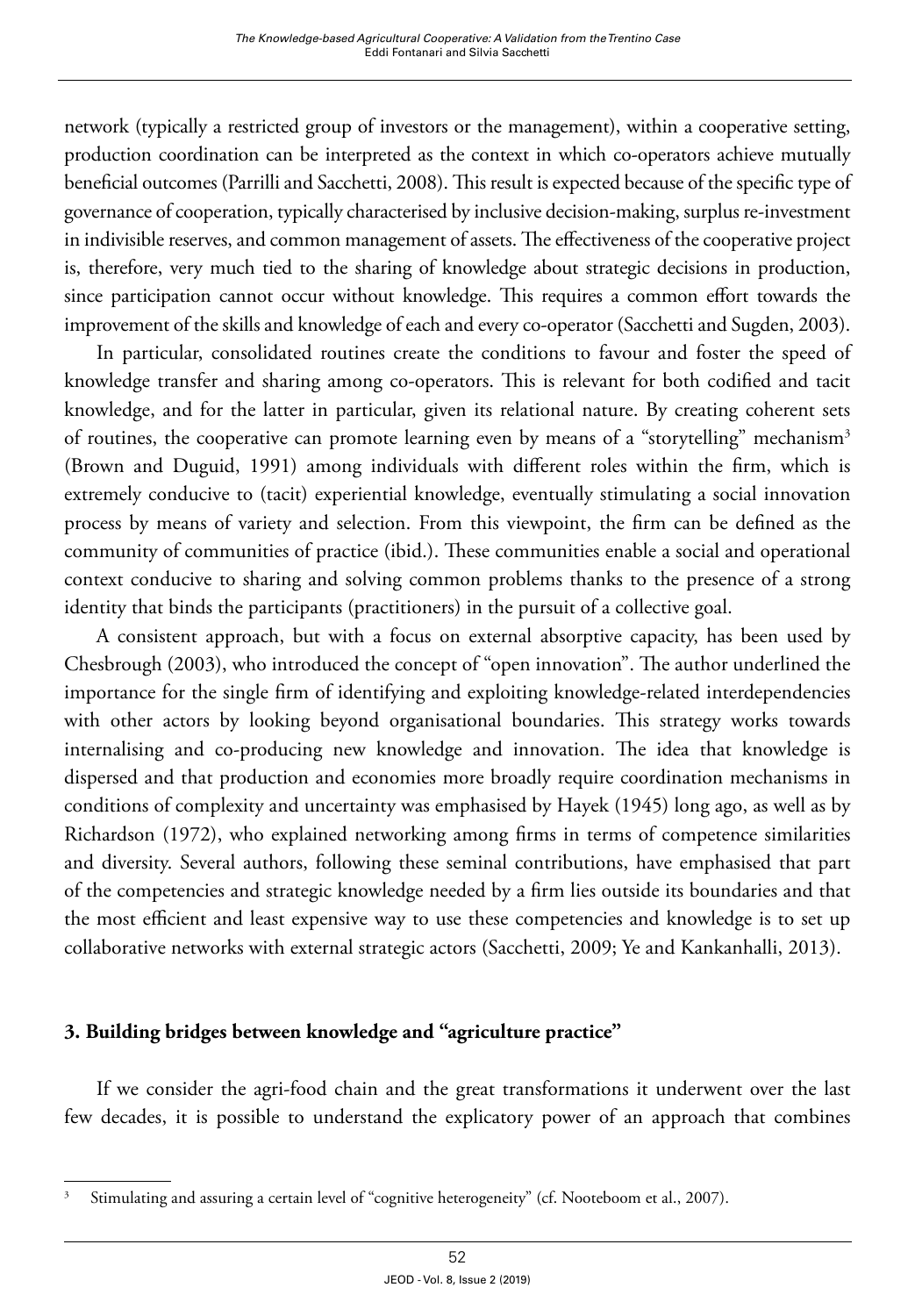knowledge with the inclusive governance features of cooperation. The sector has faced a reversal of the traditional paradigm: more and more consumers influence the (qualitative) attributes of farming production (Bigliardi and Galati, 2013). Unlike in the past, the attention paid by the market to credence attributes, such as environmental protection, work security, distributive equity, healthfulness, etc., has led to a significant increase in the importance of continuously introducing innovations that support this wide array of societal concerns.

The level of complexity required by the agri-food sector would be unachievable by individual farms, especially if they are family-sized and farming does not constitute the main economic activity of the family (Fontanari, 2018). Market demand and competition require that producers apply more sophisticated knowledge, which can be obtained if producers enter the value chain not as substitutable suppliers (according to arm's-length relations) but as learners, who can contribute to improving the quality of final products. This is possible if the production process articulated within the value chain supports learning and the development of external absorptive capacity by providing farmers with training and support services. In this regard, it is increasingly necessary to define an institutional architecture favouring efficient chain coordination with the active involvement of growers.

This need has also been emphasised by European policies with the adoption of the Rural Development Programme. This programme sets as one of its main priorities the transfer of externally produced knowledge and technologies to farms. In this regard, European policy-makers suggest the building up of operational groups (environments) involving all the strategic stakeholders (e.g., farmers, processors, retailers, universities, research institutes, etc.) of the agri-food chain in order to promote a knowledge socialisation process and the identification of real priorities/problems to be solved collectively.

This framework is also consistent with Engel (1995), who discussed the social organisation of innovation in agriculture. Engel's contribution is informative for understanding the real process of knowledge and innovation exchange in agriculture. According to this approach, innovation in agriculture progresses by means of an interplay between practices in order to (re-) define and pursue a shared agricultural development pattern (World Bank, 2008). As a result of this exchange (between social practices), the agricultural model and the practices are upgraded. The definition of a good farmer or a good technical specialist is meant to be an outcome of this process. In fact, the competent performance of a specific practice is not only regulated by the defining and experience rules developed within that practice but is also influenced by non-practitioners (lay individuals). So, for example, the agricultural extension service benefits from the insights of farmers (practice) and vice versa, and so on. For this reason, the agri-food chain can be renamed "agriculture practice". This concept represents the essence of the "social theatre" characterising the innovation in agriculture according to Engel's vision. In fact, he introduced this term to underline the exchange of ideas, world views and knowledge understood as information and know-how at the basis of a continuous (re-) definition of practices and the agricultural development pattern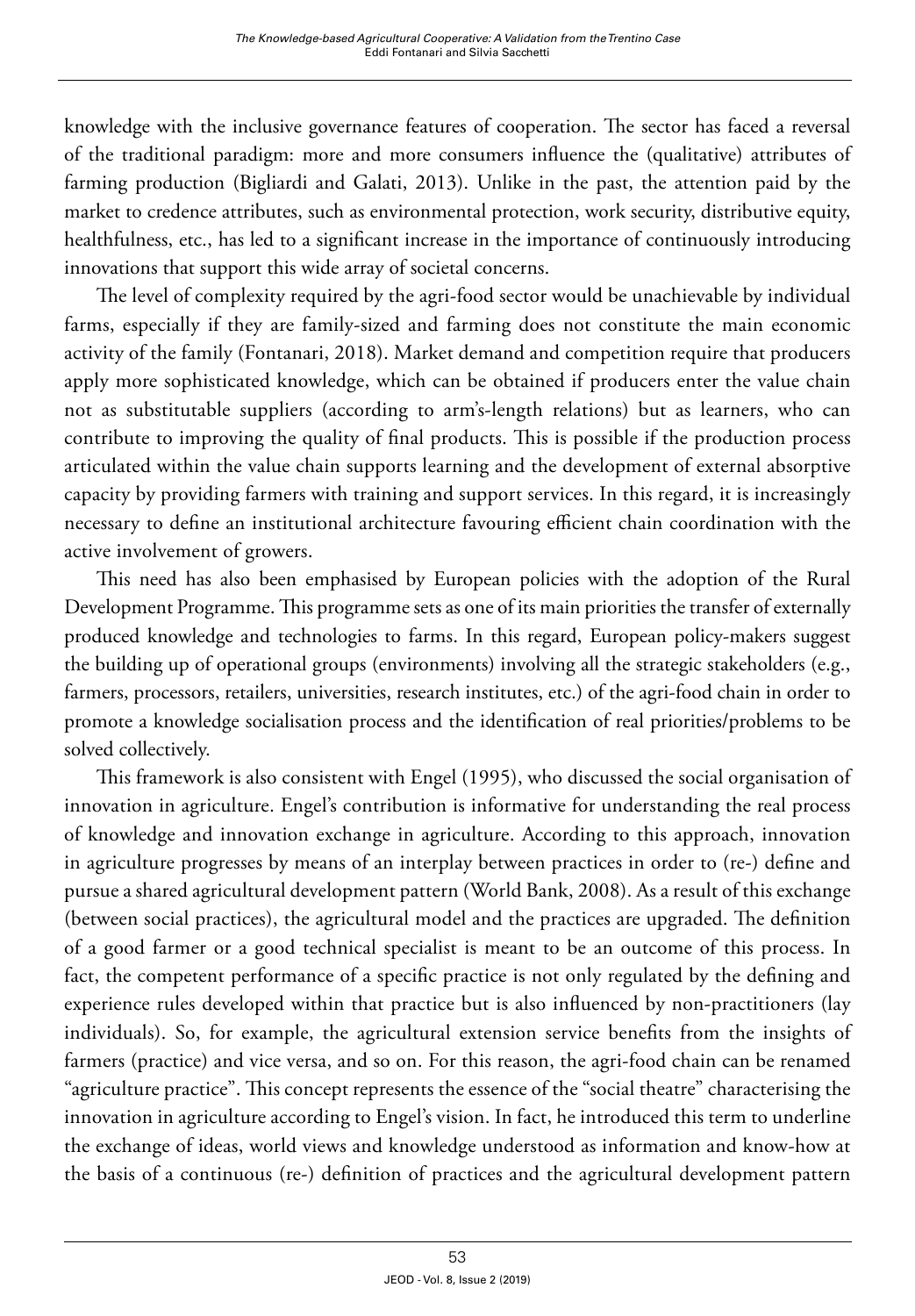(Garcia-Winder et al*.*, 2009). This last step represents the intersection between his approach and the knowledge-based theory of the firm. The dynamics underlined in the "social theatre" of innovation in agriculture are very similar to those depicted in the firm as a social community and in the concept of "open innovation" (Berkhout, Hartmann and Trott, 2010).

Finally, it is interesting to note that this type of innovation process (networking *à la* Engel) in agriculture lies at the opposite side of the linear model based on a top-down approach (Sulaiman and Hall, 2002; World Bank, 2006; 2008; Agwu, Dimelu and Madukwe, 2008; Knickel et al., 2009; Minh, Neef and Hoffmann, 2011; Akkoyunlu, 2013). In fact, in Engel's model, there is a co-participation in agriculture innovation and no practice has a more important role than the others do. Each practice is equally significant, and the farmers play a strategic role.

Starting from these considerations, the next section introduces a concept of agricultural cooperative meant as a specific organisational form that combines inclusivity in governance with an operational structure aimed at fostering innovation among co-operators.

## **4. Agricultural cooperatives: an institutional design for fostering innovation in agriculture**

Within a cooperation project, farmers' production activities require several strands of specialised knowledge and the cooperative represents the institution that integrates and coordinates this different, specialised knowledge. In this case, each of these specialised groups constitutes a practice and so, besides the co-op divisions, even the farmers are a specific practice. The borders of the agricultural cooperative include complementary sets of knowledge that are relevant for a specific agricultural practice. From this viewpoint, the agricultural cooperative represents a community of communities (of practices), a sense-making organisation that by means of an organising set of principles facilitates the interplay among a variety of communities. In the case of agricultural cooperatives, the cooperative values and principles $^4$  establish an anchor for building the community identity. The construction of an identity has been considered a pre-condition for the construction of a (an innovative) production system (World Bank, 2008; Anandajayasekeram, 2011). Where innovation processes are supported by a common identity, a shared learning process can occur, leading to new combinations of knowledge (*à la* Schumpeter) and, finally, to shared (or socialised) innovation *à la* Engel (Armitage, Marschke and Plummer, 2008). As noted in the previous paragraph, this process is indispensable and strategic mainly because it allows the sharing of tacit knowledge. Organisational routines developed by the agricultural cooperative play a precious role in creating the conditions at the basis of this process of functioning. As Grant notes, these routines "include propinquity and 'low powered' incentives designed to foster coordination between individual specialists which avoid the problems of opportunism associated with the 'high powered' incentives

See Sacchetti and Tortia's contribution (2013).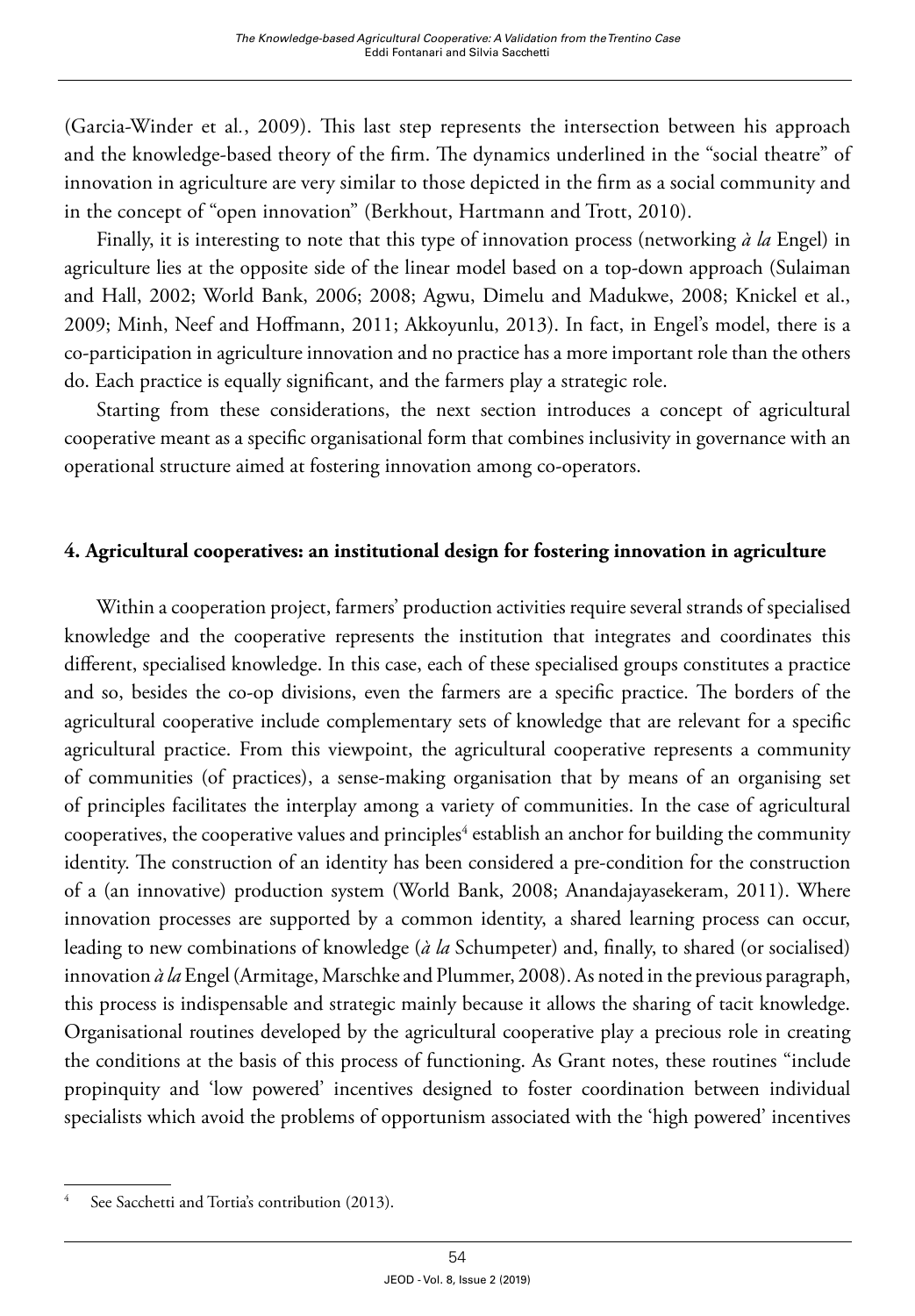directly related to knowledge transactions" (Grant, 1996: 112).

Thus, the agricultural cooperative serves to create a common language and code by which it basically communicates "who knows what" and "how the process is organised" as indicated in Grant's contribution on the knowledge-based approach of the firm. In the agricultural cooperative, a particular (cognitive) proximity appears to lie in the relationship between the farmers and the technicians (i.e., agronomists). The latter could be meant as border spanners between the cooperative and the farmers and vice versa. They develop and upgrade their practice especially through the interaction with both the other co-op's divisions (practices) and the farmers (another practice). In both cases, the technicians acquire and provide relevant information that fosters social learning and innovation in (and along) the production system, or better, in the "agriculture practice". Specifically, this peculiarity allows the cooperatives to gather and manage the indigenous (farmers') knowledge (Bentley, 2006; Kummer et al*.*, 2010).

However, generally speaking, the distinctiveness of the agricultural cooperative lies in its ability to identify sets of consistent routines at the various levels of production to disseminate the relevant agriculture practice by acting as a knowledge broker. By so doing, the agricultural cooperative links otherwise disconnected actors "…by helping transfer complex knowledge between different parties that are not directly related and rarely interact" (Ye and Kankanhalli, 2013: 76). In this regard, we can think of the importance of the agricultural cooperative in connecting farmers with research centres and universities. However, it is the ability to link the growers to all the nodes (knowledge domains) of the agri-food chain that represents the main competitive advantage of this institutional design. In fact, "…by exploiting strategic positions spanning multiple (*knowledge*) domains or industries, knowledge brokers (*the agricultural cooperative*s) consistently create new products or services by recognising and transferring ideas from where they are known to where they are unknown." (ibid.: 77). In particular, agricultural cooperatives generate the conditions for establishing interdependencies among practices through a community-based mechanism based on shared norms and culture and within a cooperative project aimed at the creation of reciprocal beneficial outcomes. This means that the agricultural cooperative builds up an active and participated social context in which social interactions among stakeholders favour social learning and innovation along the agrifood chain. The stakeholders' bundle can include the farmers, the technicians and the salesmen but also the consumers, whereas they interact directly or indirectly with the production system defined by the cooperative's practices. In this sense, understanding the importance of developing a common language or code and a common identity becomes very intuitive.

From this viewpoint, the agricultural cooperatives' unique strength (which also confers a competitive advantage compared with other organisational types) seems to lie in their specific governance and property rights structure as well as in their social capital5 . It is both the relational

<sup>&</sup>lt;sup>5</sup> However, there exist many quite different ownership and governance structures adopted by agricultural cooperatives in various countries. Future (empirical) research should consider this aspect to learn more about the consequences, including from a knowledge point of view.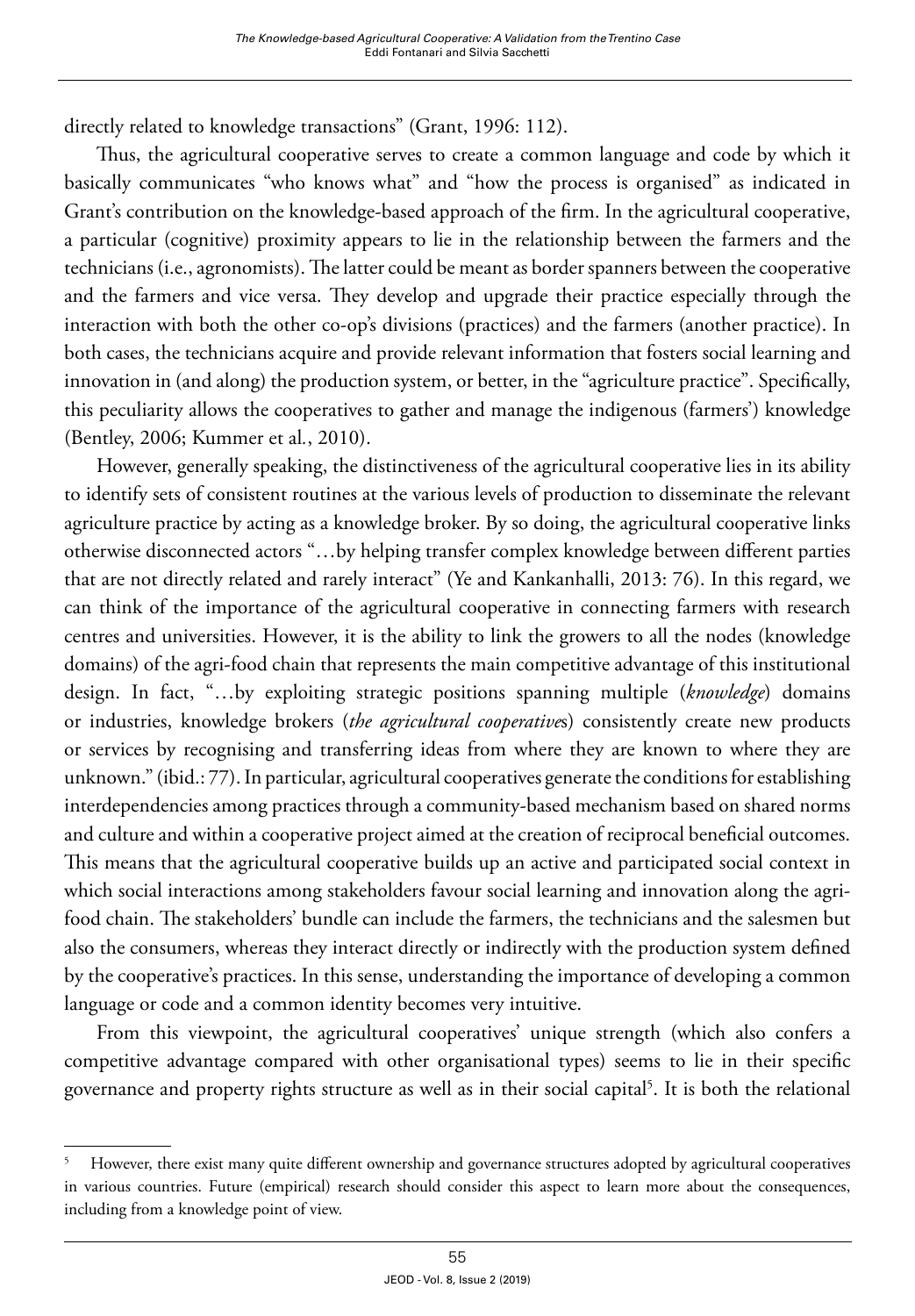resources (Thompson, 2015; Thompson and Valentinov, 2017) as well as the institutional architecture that defines the agricultural cooperative, provide and institutionalise shared values which define the conditions for an equitable production, dissemination and use of knowledge (Sacchetti, 2004) or an efficient knowledge production ("the creation of new knowledge, the acquisition of existing knowledge, and storage of knowledge" *à la* Grant*)*. Within a cooperative project, access to production and use of knowledge along the production system is consistent with the aim of upgrading producers' skills by means of mutual learning, their welfare and the overall quality of produce and products. Whereas Valentinov (2007) emphasised the strategic function of the agricultural cooperatives in fostering the division of labour in agriculture, aiming at maintaining a family-farm model to avoid the high monitoring costs of farming operations (Tortia, Valentinov and Iliopoulos, 2013), this contribution stresses the importance of agricultural cooperatives in preserving and developing a socialised knowledge system to create an environment conducive to innovation in agriculture. The proposed approach is complementary to the argument developed by Valentinov (2007) in the sense that the division of labour ensured by the agricultural cooperative is also functional in achieving a better organization (and functioning) of the production and dissemination of knowledge and innovation. This interpretation is useful for introducing a systemic organisational capability specific to the agricultural cooperative (Wallin and Von Krogh, 2010), which could develop a competitive advantage (Dyer and Singh, 1998) and ensure a Ricardian rent (Peteraf, 1993 as cited in Cook and Plunkett, 2006).

The study carried out on the Trentino agricultural cooperatives can help to understand the relevance of the proposed approach.

## **5. Methodology**

In order to investigate this innovative function of agricultural cooperatives, an explorative qualitative analysis was structured. The main objective of the study was to analyse the role of agricultural cooperatives in managing the agri-food chain and, specifically, their ability in connecting farmers with the outside world and creating virtuous interdependencies to fuel the innovation process.

The study focussed on the agricultural cooperatives in the province of Trento. This area is located in North-East Italy and is characterised by a high cooperative density, especially with reference to the farming sector. The morphology of the territory, mainly dominated by mountains and valleys, determines a high land fragmentation and, as a consequence, the presence of a multitude of parttime family farms. Another reason for focussing on the Trentino Province is the long-standing tradition of agricultural cooperation, which was originally used by farmers to address poverty and low income levels (Ianes, 2003). Today, more than three quarters of the Trentino agriculture gross domestic product comes from farmers associated with agricultural cooperatives (Fontanari, 2018).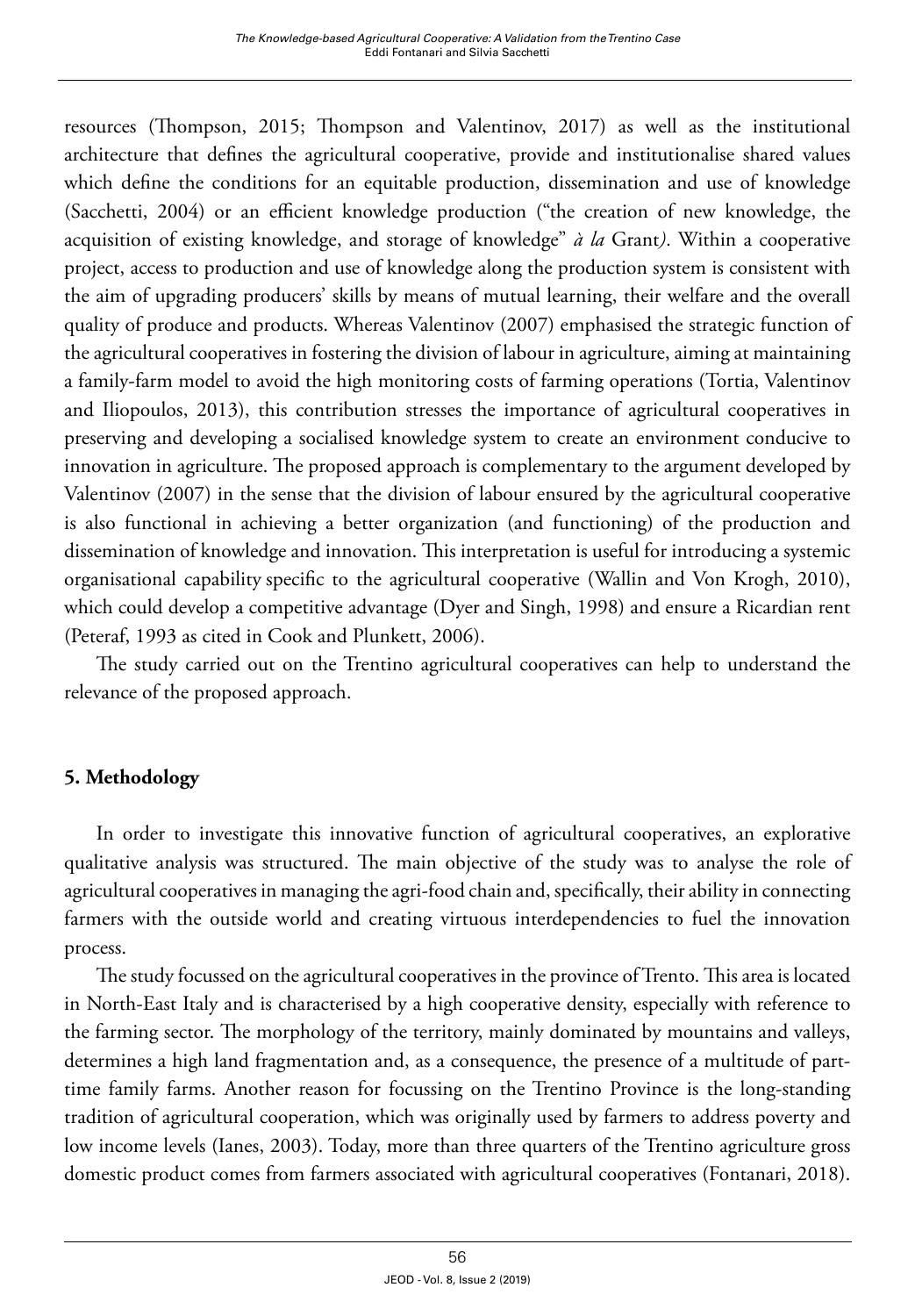It is also interesting to note that cooperatives tend to adopt the "service at cost" principle $^6$  and operate on "one head – one vote" democratic rule, according to the nature and functioning of traditional, open membership cooperatives.

The research was conducted in 2018 on a representative sample of agricultural cooperatives operating in the province of Trento (see Table 1). The sample takes into account the dimensional, sectorial and territorial (valleys) distribution of the universe under investigation.

In this way, 19 agricultural cooperatives were identified with a total turnover in 2016 of 358 million EUR, equal to about 34% of the value recorded by all the Trentino agricultural cooperatives (Federazione Trentina della Cooperazione, 2017).

The data were collected by means of two questionnaires: the first one was administered to the manager of the cooperative and the second one to a selected group of members of each cooperative. A total of 135 members were involved in the survey<sup>7</sup>.

|                      | Turnover range (in million EUR) |  |                                             |               |       |  |  |  |
|----------------------|---------------------------------|--|---------------------------------------------|---------------|-------|--|--|--|
|                      |                                 |  | Micro (0-2.5) Small (2.5-10) Medium (10-50) | Large $(>50)$ | Total |  |  |  |
| Fruit and vegetables |                                 |  |                                             |               |       |  |  |  |
| Wine                 |                                 |  |                                             |               |       |  |  |  |
| Dairy                |                                 |  |                                             |               |       |  |  |  |
| Zootechnics          |                                 |  |                                             |               |       |  |  |  |
| Total                |                                 |  |                                             |               | 19    |  |  |  |

*Source*: own data.

The questions formulated in the questionnaires were aimed at investigating two main aspects: first, the coordination mechanisms and organisational practices adopted by the cooperative and the members' perception of these tools; and second, the mechanisms of innovation production and diffusion used by the cooperative and the role of members in the innovation process. Selected questions are reported in the tables in the results section below.

<sup>6</sup> This operating principle is linked to the traditional agricultural cooperative nature (aim) and it implies that co-ops provide "…a service to their user-owners at the lowest possible cost rather than generate a profit for investors" (United States Department of Agriculture, 1993: 2)

<sup>7</sup> This sample involves also some board members. The local farmers who are not members of cooperatives were not taken into consideration because the aim of the analysis was to study the dynamics within the cooperative model. In the future, it would be interesting to design and implement a comparative analysis among different organizational models.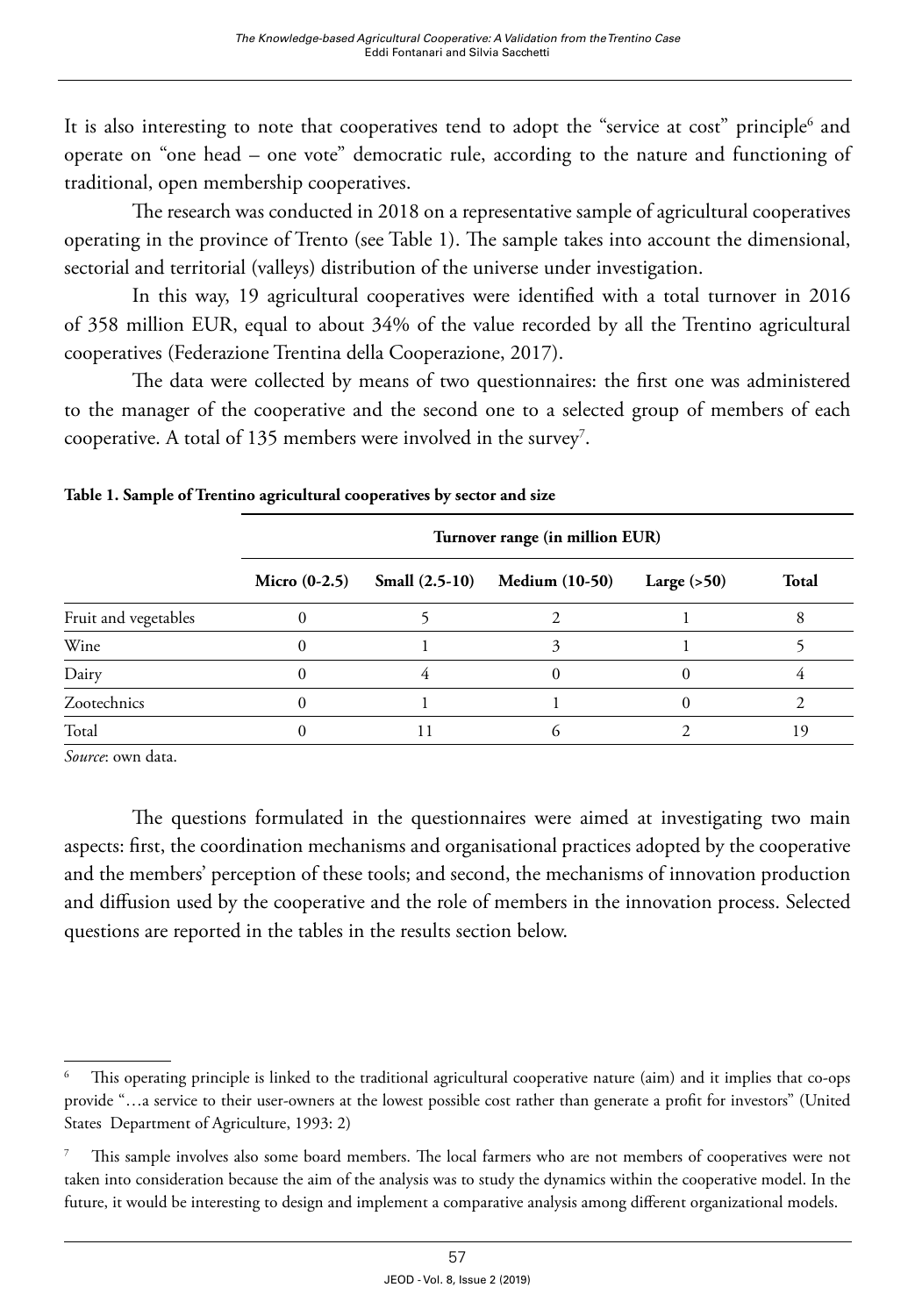## **6. Results**

The Trentino agricultural cooperatives highlighted as recurring practice the establishment of long-term relationships with the external environment (18 cooperatives out of 19). In particular, managers affirmed that the best way to update and integrate internal knowledge is through collaboration with other firms, which is usually multidisciplinary, ranging from agronomic to commercial and marketing competencies. The approach used is collaborative, since the relationship with external actors is based on a reciprocal exchange of information and knowledge aimed at developing new products and/or processes.

The Trentino agricultural cooperatives show a careful and almost total and increasing supervision and control of the knowledge chain (see Table 2). The relationship with the outside environment develops and fosters knowledge socialisation within the cooperative through the periodic planning of meetings among internal divisions (in two cooperatives out of three, especially in mediumlarge cooperatives<sup>8</sup>). These meetings are aimed at systemising information and knowledge gathered externally, including problems and instances encountered in each operational (knowledge) domain. In turn, cooperatives summarise and translate the outcomes of these processes to the benefit of growers-members through the convening of informative technical meetings. Actually, as we will see later, the role of the member in the knowledge chain is not merely receptive. The information flow between the cooperative and members is two-way.

The concept of open innovation coined by Chesbrough (2003) thus seems to explain the organisational routines of the Trentino agricultural cooperatives. In this regard, the engagement of external actors is as broad as possible, also involving consumers in the definition of innovation policies.

In the agri-food sector, what most differentiates agricultural cooperatives from other enterprise forms is the internalisation of the most strategic resource, the farmer. In fact, the alignment of agricultural production with the attributes required by the market implies a strict coordination along the entire supply chain. Consequently, the first actor to be involved is the farmer, on whom in large part (if not all; e.g., fresh fruit market) the quality of the final product depends. In this way, in the new market scenario (reversal chain) the role of the grower is clearly more important than in the past. The updating of agronomic practices, products and processes inevitably passes to the farmer, who has to implement them (adopt them) on his own farm.

For this reason, it is essential to have an intermediate institution acting as a chain coordinator. The research carried out in the province of Trento clearly shows the strategic importance of agricultural cooperatives from this point of view<sup>9</sup>. They summarise and systemise knowledge by

<sup>8</sup> Nevertheless, all the agricultural cooperatives reported that they manage the internal circulation of information consciously.

Almost two-thirds of the cooperatives reported that they coordinate the members' activities significantly.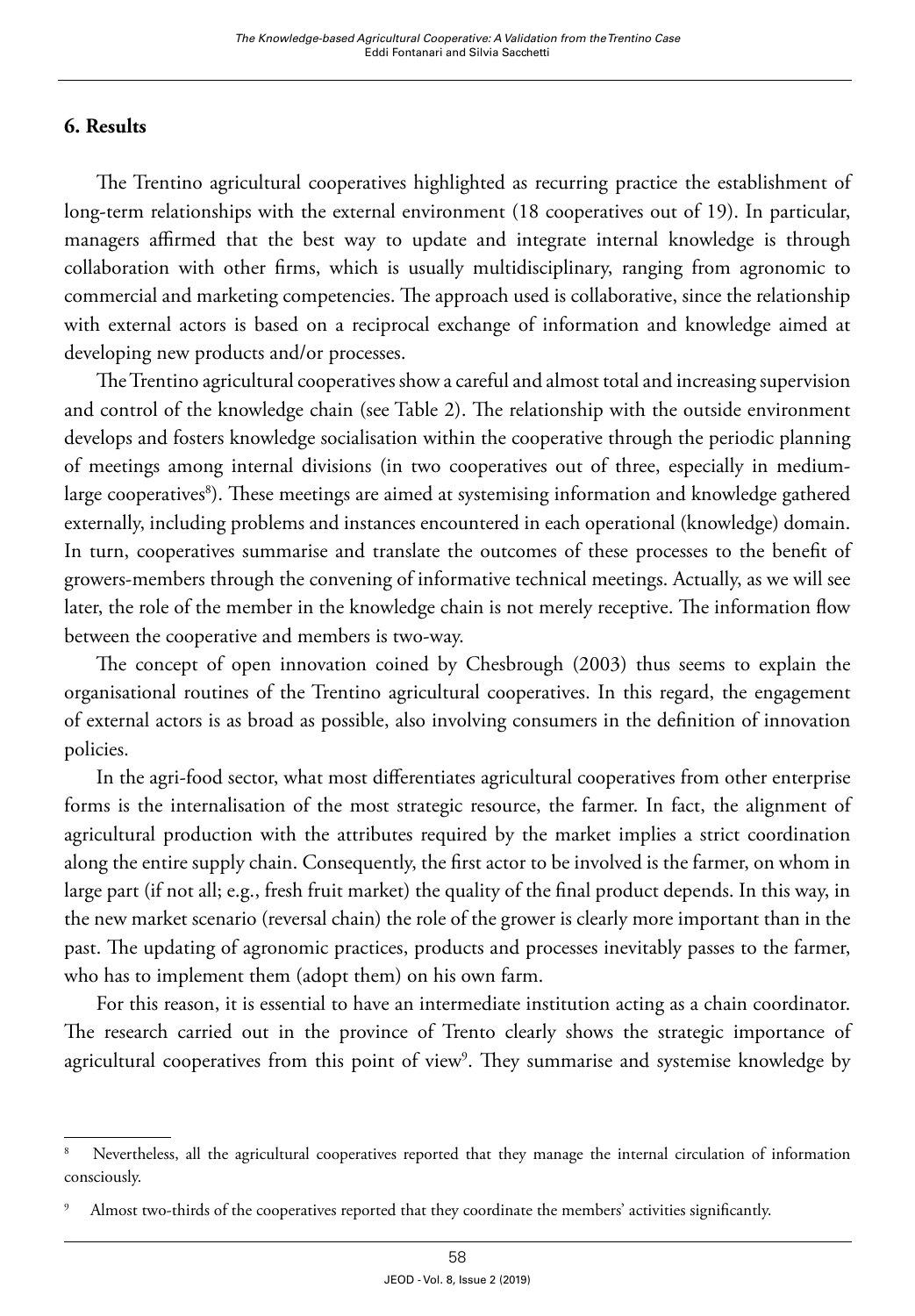standardising the production of members to market requests. This occurs through the definition and introduction of production protocols linked to strict quality management and control systems. The Trentino agricultural cooperatives carry out the activity of regulation and supervision both at the upstream and downstream levels (see Table 2). Substantially, these two procedures represent the synthesis of the social interaction (social theatre) that takes place in the agri-food chain and so the advancing of the innovation process.

| Activity                                                                     | Significant<br>decline | Slight<br>downturn | Constant | Slight<br>increase | Significant<br>increase | Consortium | N/A  | <b>Total</b> |
|------------------------------------------------------------------------------|------------------------|--------------------|----------|--------------------|-------------------------|------------|------|--------------|
| Input supply                                                                 | 0.0                    | 0.0                | 11.1     | 27.8               | 5.6                     | 5.6        | 50.0 | 100.0        |
| Storage                                                                      | 0.0                    | 10.5               | 15.8     | 31.6               | 26.3                    | 0.0        | 15.8 | 100.0        |
| Processing                                                                   | 0.0                    | 15.8               | 15.8     | 21.1               | 21.1                    | 26.3       | 0.0  | 100.0        |
| Packaging                                                                    | 0.0                    | 0.0                | 22.2     | 33.3               | 5.6                     | 33.3       | 5.6  | 100.0        |
| Sale of fresh<br>products                                                    | 0.0                    | 0.0                | 11.8     | 29.4               | 17.6                    | 29.4       | 11.8 | 100.0        |
| Sale of processed<br>products                                                | 0.0                    | 0.0                | 29.4     | 35.3               | 11.8                    | 23.5       | 0.0  | 100.0        |
| Marketing                                                                    | 0.0                    | 5.3                | 15.8     | 26.3               | 21.1                    | 31.6       | 0.0  | 100.0        |
| Quality<br>management<br>and control<br>system at the<br>downstream<br>level | 0.0                    | 0.0                | 0.0      | 36.8               | 26.3                    | 31.6       | 5.3  | 100.0        |
| Quality<br>management<br>and control<br>system at the<br>upstream level      | 0.0                    | 0.0                | 5.6      | 33.3               | 38.9                    | 22.2       | 0.0  | 100.0        |
| Research and<br>development                                                  | 0.0                    | 5.6                | 5.6      | 11.1               | 22.2                    | 55.6       | 0.0  | 100.0        |
| Technical<br>assistance                                                      | $0.0\,$                | 0.0                | 27.8     | 11.1               | 22.2                    | 27.8       | 11.1 | 100.0        |
| Organizational,<br>financial and<br>management<br>consultancy                | 0.0                    | 0.0                | 35.3     | 11.8               | 11.8                    | 5.9        | 35.3 | 100.0        |

|                                       | Table 2. The managers' perception of the evolution of agricultural cooperative activities in the supply chain over |  |  |
|---------------------------------------|--------------------------------------------------------------------------------------------------------------------|--|--|
| the past 10 years. Percentage values. |                                                                                                                    |  |  |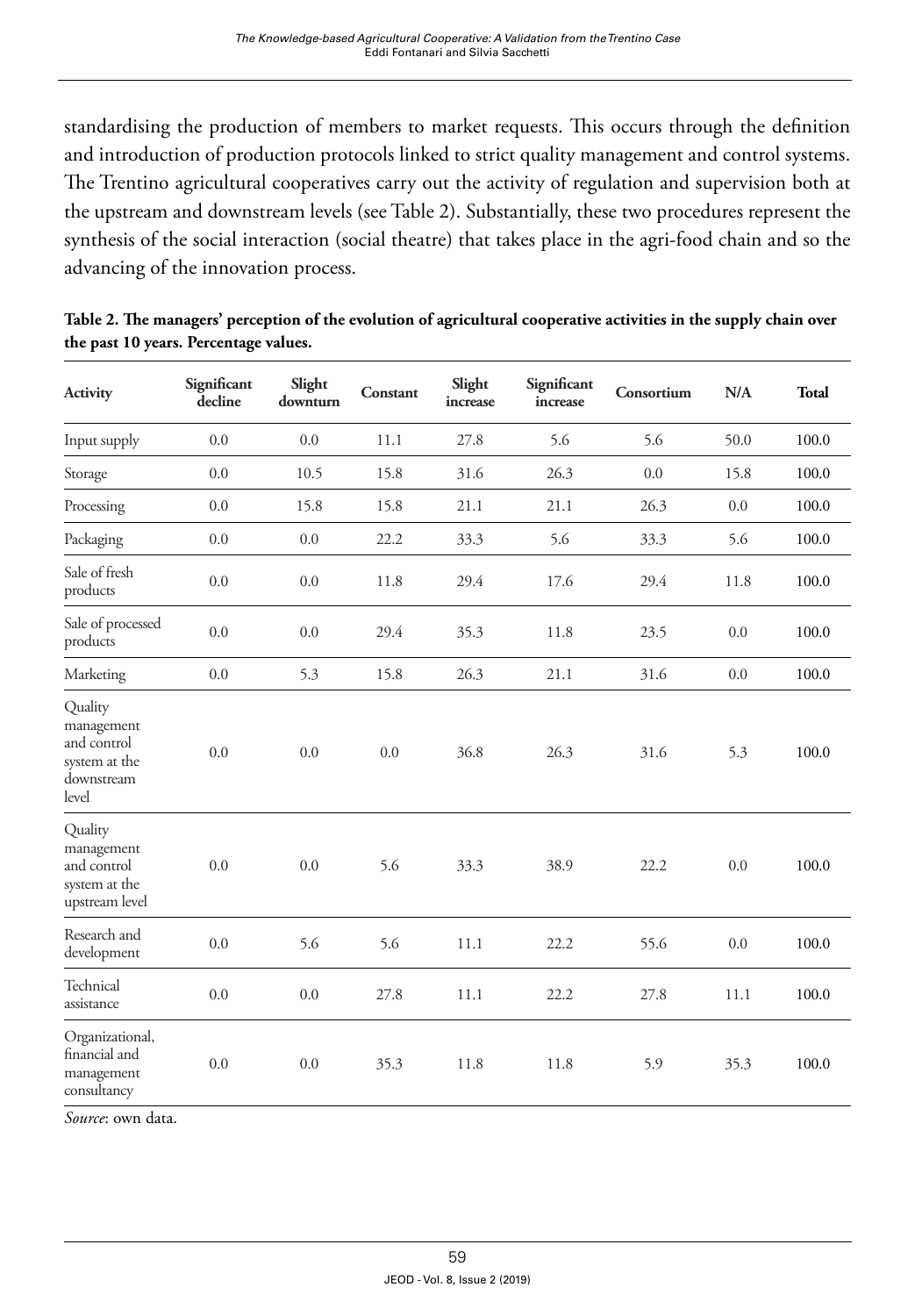In this regard, both members and managers underline the pivotal role of the Trentino agricultural cooperatives in managing the innovation process in agriculture. In particular, more than 70% of the members emphasised the full synergy with the cooperative in this area, noting that the introduction of innovations is the result of joint work. As a consequence, members fully understand the importance of stringent regulations set by the agricultural cooperative: approximately 80% of interviewees considered the rules governing the member-cooperative relationship useful for the success of the farm.

In support of the growers' involvement in the innovation process, the research highlights a further alignment between members and managers regarding the perception of the amount of innovations introduced in recent years<sup>10</sup>. This result is derived from the perception declared by most members (77% of interviewees) that they play an active role in the innovation process, from which follows a greater awareness about life in the cooperative. In this way, being more involved, members are able to recognise the positive impact of innovations on farm performance<sup>11</sup> (see Table 3). This virtuous circle is particularly important because it creates the right incentives for supporting the innovation process.

|                                                                                          |                                | Role perceived by the member<br>in the innovation process |        |  |  |
|------------------------------------------------------------------------------------------|--------------------------------|-----------------------------------------------------------|--------|--|--|
|                                                                                          |                                | Passive                                                   | Active |  |  |
| The innovations introduced<br>by the cooperative have<br>benefitted the profitability of |                                |                                                           |        |  |  |
|                                                                                          | $\overline{2}$                 | 10.0                                                      | 5.9    |  |  |
|                                                                                          | 3                              | 63.3                                                      | 35.3   |  |  |
| your farm                                                                                | $\overline{4}$                 | 23.3                                                      | 52.0   |  |  |
|                                                                                          | 5                              | 3.3                                                       | 6.9    |  |  |
|                                                                                          | Total                          | 100.0                                                     | 100.0  |  |  |
|                                                                                          | Chi-square: $9,6067$ p = 0,022 |                                                           |        |  |  |

**Table 3. Members' perceptions of their role in the innovation process and their evaluation of the impact of innovations on the farm competitiveness, on a scale of 1 to 5. Percentage values.**

<sup>&</sup>lt;sup>10</sup> Only 15% of members and one cooperative out of 19 affirm that the innovations introduced in the last 10 years have been few.

<sup>&</sup>lt;sup>11</sup> More than half of the members reported that the innovations introduced with the support of the cooperative had a very significant impact.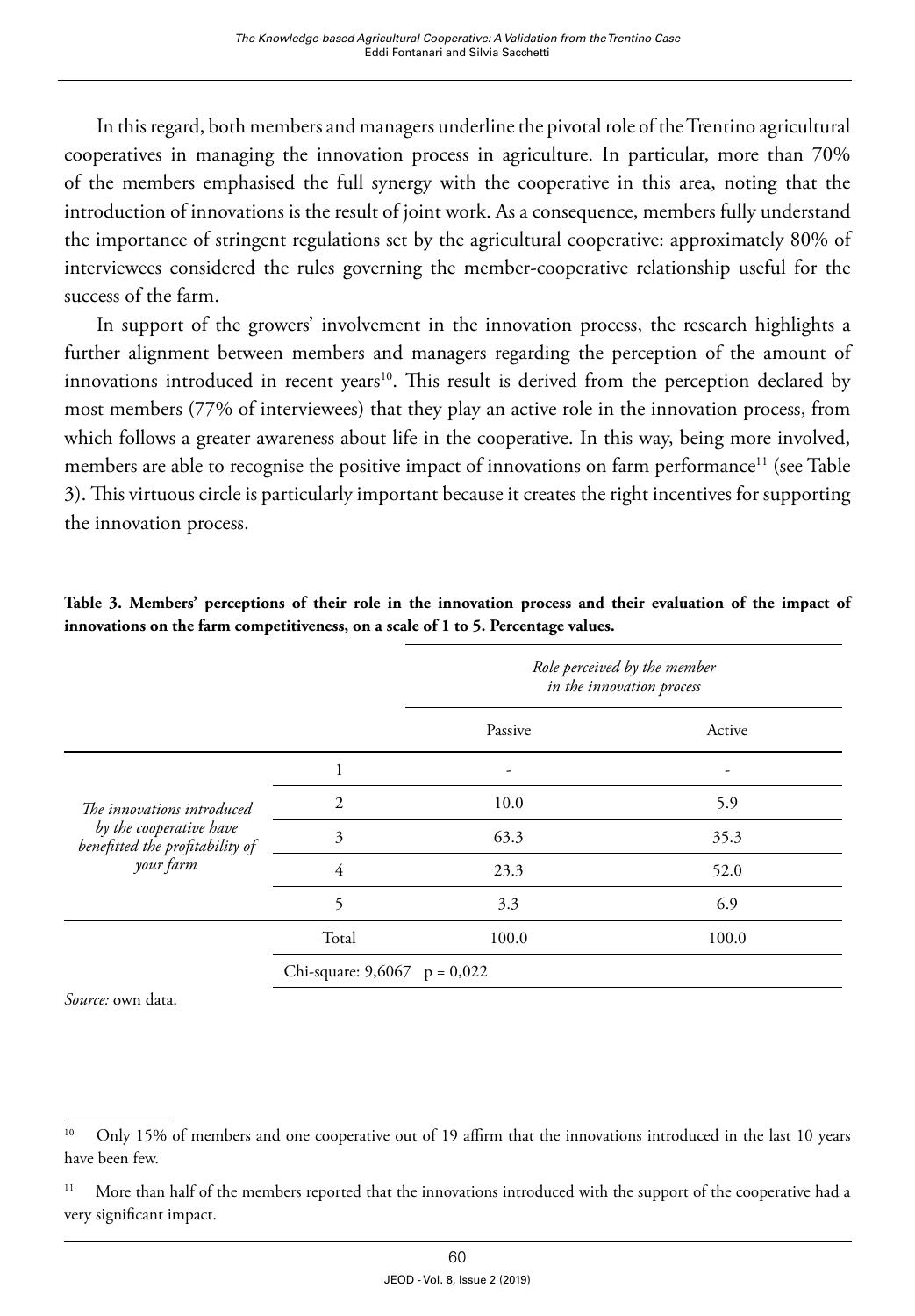The organisational design (interfaces, procedures, rules, etc.) set up by the Trentino agricultural cooperatives seems to favour the development of operating and social contexts, which take the form of real communities of practice. In this respect, the members confirm that, in running the farming activity, they are used to interacting mainly with the technicians and other members. In particular, 80% of interviewees claimed to interact with the other members constantly, above all during technical meetings scheduled by the cooperative. According to the members, this storytelling mechanism is very important because it usually promotes the identification of common problems and solutions (in more than three quarters of cases). In addition, with reference to experimental activity, the farmers reported that they always share with the technicians the results achieved during their experiments in the field. Then, in some cases, when the cooperative considers the discoveries made by the members to be relevant, the former disseminates the results to the entire membership.

In light of the above, the research demonstrates that, in the province of Trento, one of the main strengths of agricultural cooperatives is their capacity to stimulate a dense exchange of information with and among farmers. This empirical evidence clearly highlights a mechanism of perfect circulation of knowledge based on cooperative principles and, specifically, on the reciprocity principle. In this context, the right incentives to cooperate are in place and foster knowledge socialisation, which, in turn, stimulates the innovation process.

This new interpretation of the modern agricultural cooperative as a "knowledge engine" is recognised above all by the members, who assign to it a fundamental role in their professionalisation (see Table 4), emphasising the usefulness of the division of labour (tasks) working in the production system (farms plus cooperative).

|       | Professionalisation | Division of labour       |
|-------|---------------------|--------------------------|
|       | 2.3                 | $\overline{\phantom{a}}$ |
| 2     | 3.1                 | $\overline{\phantom{a}}$ |
| 3     | 12.2                | 24.2                     |
| 4     | 75.6                | 50.0                     |
| 5     | 6.9                 | 25.8                     |
| Total | 100.0               | 100.0                    |

**Table 4. Members' evaluations of the role of the agricultural cooperative with respect to professionalisation and perceptions of the utility of the division of labour within the production system, on a scale of 1 to 5. Percentage values.**

*Source:* own data.

In this operational context, agricultural cooperatives are able to support the members constantly, providing them with technical assistance, information and training services. In this way, the cooperative develops in members the "skills to participate", so that they are aware of their role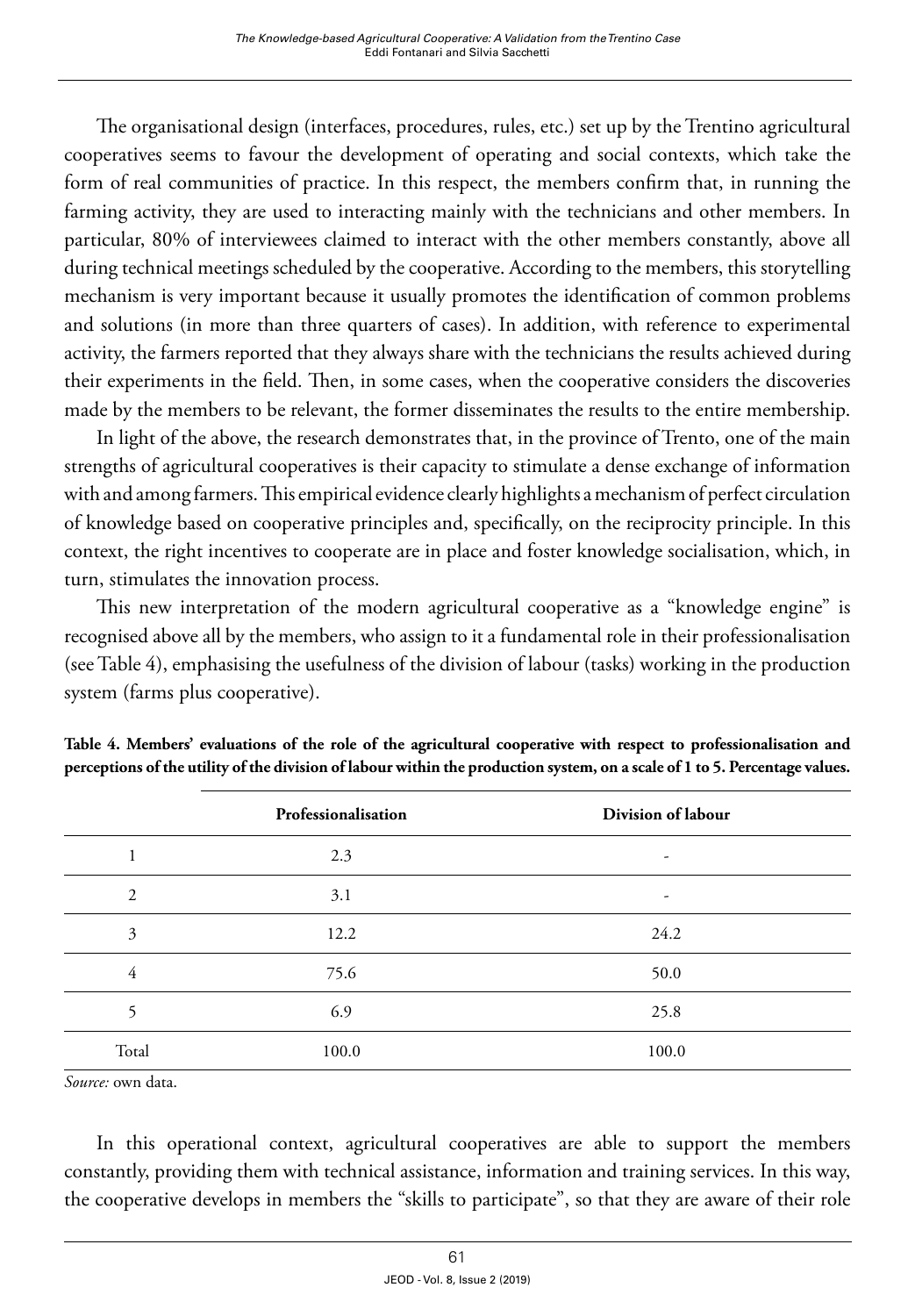within the entire production system and are able to influence the determination of collective action, even in the innovation process.

A concrete example of this virtuous circuit is provided by the function attributed by both actors to innovation in introducing products and processes that promote environmental protection and the sustainable development of the territory<sup>12</sup>. This alignment is the result of the attention paid by the Trentino agricultural cooperatives to the training activity offered to members, which in turn represents the outcome of the interplay with external actors (stakeholders).

This empirical evidence confirms once again the role of agricultural cooperatives as border spanners. This intermediary function of the cooperative is strategic for growers' competitiveness, especially in the case of the province of Trento, an area characterised by a high density of part-time family farms.

In particular, when members recognise the new strategic function of the agricultural cooperative in the innovation process, their evaluation of the cooperative governance is positively affected. In this regard, the recognition of this new function seems to develop in members a (new) sense of belonging to a community of practice (the cooperative), which is based on the perception of being a co-owner and sharing the same values and principles (see Tables  $5 - 9$ ).

| Table 5. Members' recognition of the new economic function of the agricultural cooperative and their perceptions |
|------------------------------------------------------------------------------------------------------------------|
| of their participation in the decision-making process, on a scale of 1 to 5. Percentage values.                  |

|                                                                                                                                |                                 | Participation in the decision-making process |                |       |       |       |
|--------------------------------------------------------------------------------------------------------------------------------|---------------------------------|----------------------------------------------|----------------|-------|-------|-------|
|                                                                                                                                |                                 |                                              | $\overline{2}$ | 3     | 4     | 5     |
| The importance<br>of the role of the<br>agricultural cooperative<br>in the continuous<br><i>introduction</i> of<br>innovations | 1                               | 100.0                                        | 25.0           | 9.8   | 5.4   | 11.8  |
|                                                                                                                                | $\overline{2}$                  | 0.0                                          | 33.3           | 34.2  | 30.4  | 0.0   |
|                                                                                                                                | 3                               | 0.0                                          | 41.7           | 46.3  | 41.1  | 35.3  |
|                                                                                                                                | 4                               | 0.0                                          | 0.0            | 9.8   | 23.2  | 41.2  |
|                                                                                                                                | 5                               | 0.0                                          | 0.0            | 0.0   | 0.0   | 11.8  |
|                                                                                                                                | Total                           | 100.0                                        | 100.0          | 100.0 | 100.0 | 100.0 |
|                                                                                                                                | Chi-square: $40,7166$ p = 0,001 |                                              |                |       |       |       |

 $12$  12 out of 19 cooperatives consider the environmental sustainability one of the main topic in member training. At the same time, over half of members (50.8%) attribute to innovation a very important role (5 points on a scale of 1 to 5) in the protection of the territory and the environment. In addition, another 34% of members believe it to be important (4 points on a scale of 1 to 5).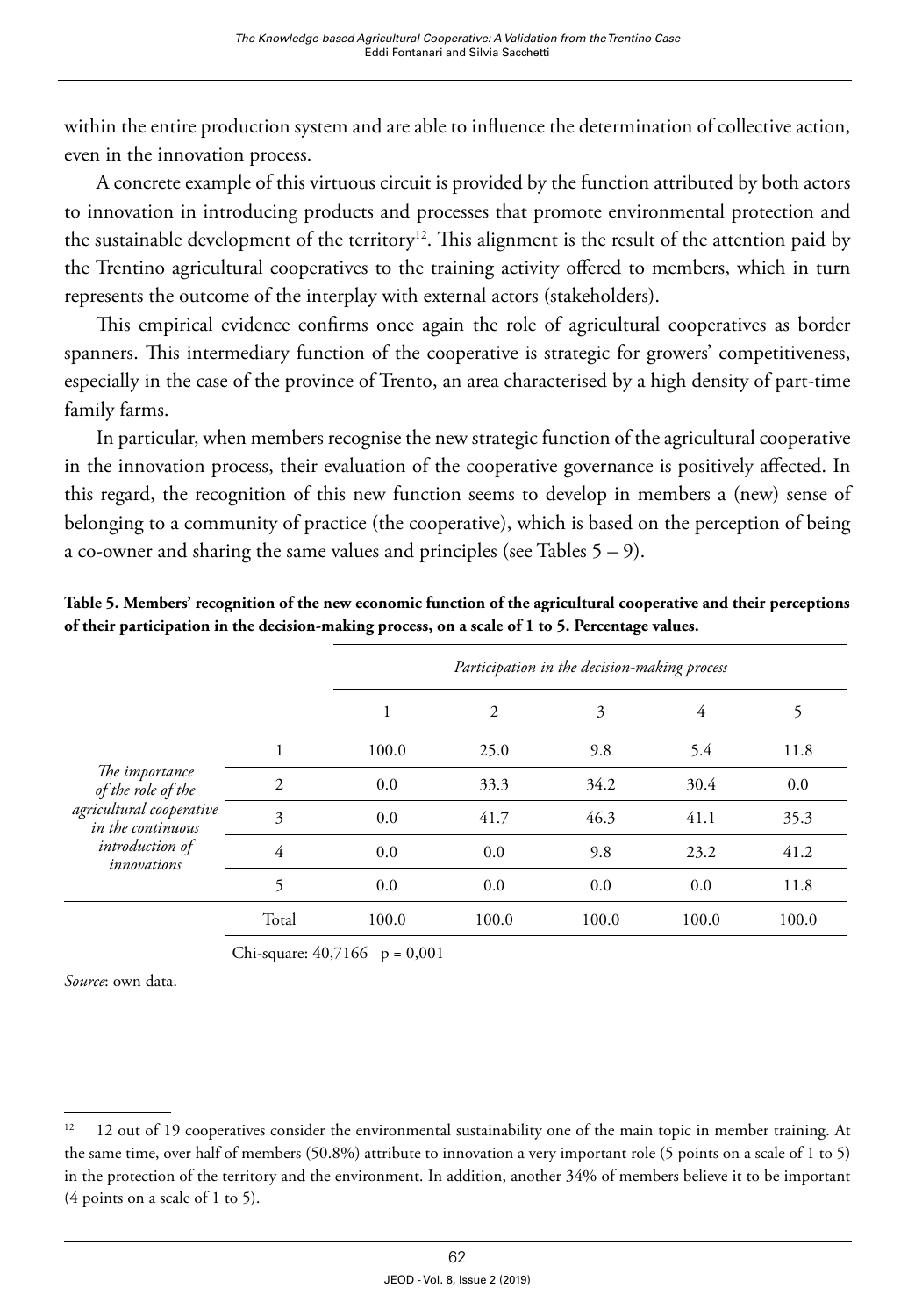|                                                                                                                      |                                 | Your suggestions are taken into consideration by the cooperative |       |       |       |       |
|----------------------------------------------------------------------------------------------------------------------|---------------------------------|------------------------------------------------------------------|-------|-------|-------|-------|
|                                                                                                                      |                                 | 1                                                                | 2     | 3     | 4     | 5     |
| The importance of the<br>role of the agricultural<br>cooperative in the<br>continuous introduction<br>of innovations |                                 | 100.0                                                            | 16.7  | 11.7  | 1.8   | 5.9   |
|                                                                                                                      | $\mathcal{D}$                   | 0.0                                                              | 41.7  | 30.3  | 30.4  | 11.8  |
|                                                                                                                      | 3                               | 0.0                                                              | 41.7  | 51.2  | 39.3  | 35.3  |
|                                                                                                                      | 4                               | 0.0                                                              | 0.0   | 7.0   | 26.8  | 17.7  |
|                                                                                                                      | 5                               | 0.0                                                              | 0.0   | 0.0   | 1.8   | 29.4  |
|                                                                                                                      | Total                           | 100.0                                                            | 100.0 | 100.0 | 100.0 | 100.0 |
|                                                                                                                      | Chi-square: $54,2137$ p = 0,000 |                                                                  |       |       |       |       |

#### **Table 6. Members' recognition of the new economic function of the agricultural cooperative and the perceptions of their "voice", on a scale of 1 to 5. Percentage values.**

*Source*: own data.

#### **Table 7. Members' recognition of the new economic function of the agricultural cooperative and their satisfaction regarding the information exchange with the cooperative, on a scale of 1 to 5. Percentage values.**

|                                                                                                                      |                     | Satisfaction regarding the information exchange with the cooperative |                |       |       |       |
|----------------------------------------------------------------------------------------------------------------------|---------------------|----------------------------------------------------------------------|----------------|-------|-------|-------|
|                                                                                                                      |                     | 1                                                                    | $\overline{2}$ | 3     | 4     | 5     |
| The importance of the<br>role of the agricultural<br>cooperative in the<br>continuous introduction<br>of innovations |                     | 0.0                                                                  | 0.0            | 0.0   | 1.8   | 0.0   |
|                                                                                                                      | $\overline{2}$      | 0.0                                                                  | 50.0           | 9.3   | 1.8   | 0.0   |
|                                                                                                                      | 3                   | 100.0                                                                | 41.7           | 51.2  | 36.4  | 29.4  |
|                                                                                                                      | 4                   | 0.0                                                                  | 8.3            | 39.5  | 52.7  | 52.9  |
|                                                                                                                      | 5                   | 0.0                                                                  | 0.0            | 0.0   | 7.3   | 17.7  |
|                                                                                                                      | Total               | 100.0                                                                | 100.0          | 100.0 | 100.0 | 100.0 |
|                                                                                                                      | Chi-square: 54,2137 | $p = 0,000$                                                          |                |       |       |       |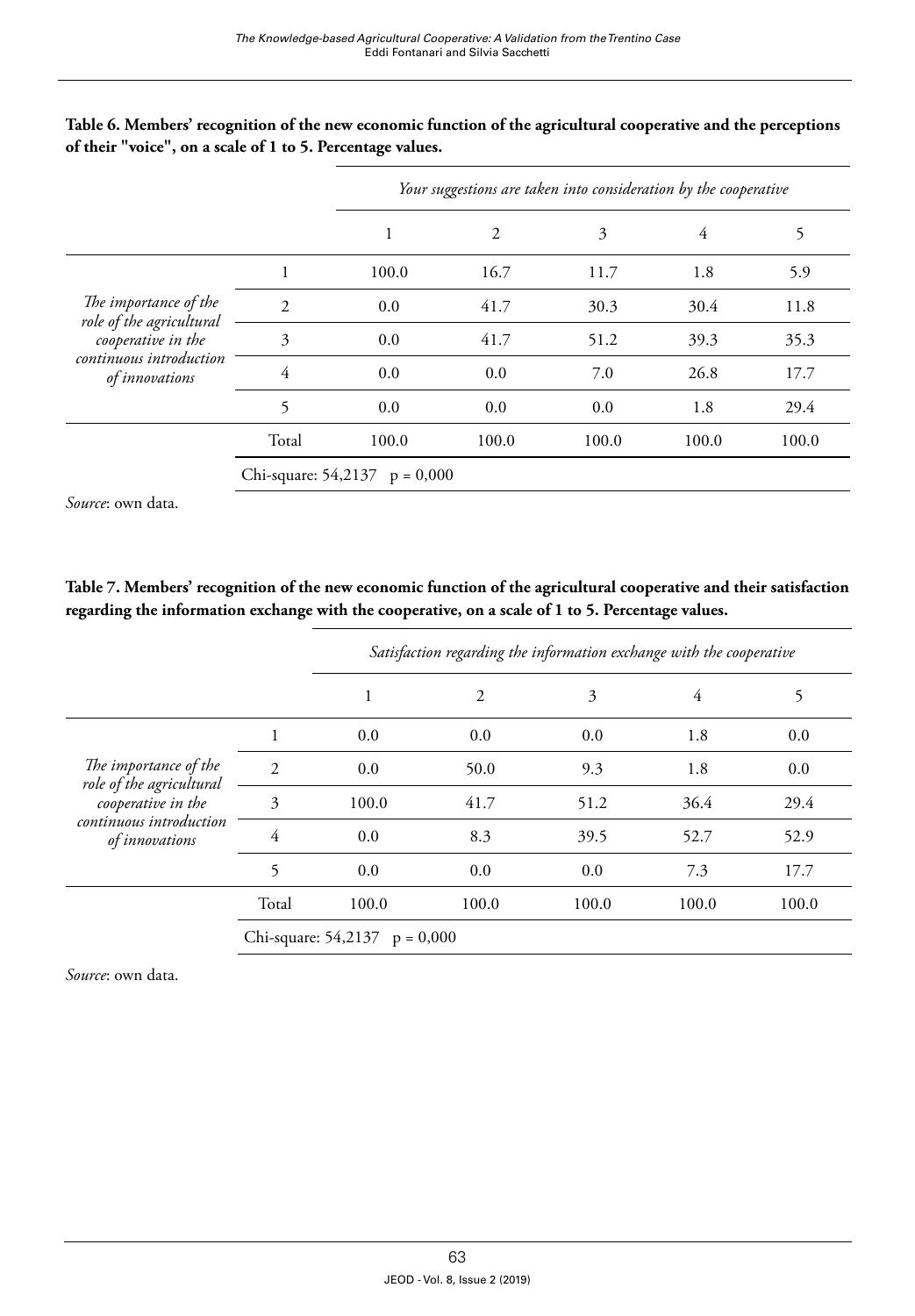|                                                                         |                                 | Members share the same values and principles |       |       |       |       |
|-------------------------------------------------------------------------|---------------------------------|----------------------------------------------|-------|-------|-------|-------|
|                                                                         |                                 |                                              | 2     | 3     | 4     | 5     |
| The importance of the<br>role of the agricultural<br>cooperative in the | 1                               | 100.0                                        | 25.0  | 9.3   | 1.8   | 0.0   |
|                                                                         | 2                               | 0.0                                          | 50.0  | 32.6  | 17.9  | 11.8  |
|                                                                         | 3                               | 0.0                                          | 25.0  | 37.2  | 50.0  | 35.3  |
| continuous introduction<br>of innovations                               | 4                               | 0.0                                          | 0.0   | 18.6  | 28.6  | 41.2  |
|                                                                         | 5                               | 0.0                                          | 0.0   | 2.3   | 1.8   | 11.8  |
|                                                                         | Total                           | 100.0                                        | 100.0 | 100.0 | 100.0 | 100.0 |
|                                                                         | Chi-square: $41,9594$ p = 0,000 |                                              |       |       |       |       |

#### **Table 8. Members' recognition of the new economic function of the agricultural cooperative and their perceptions of sharing the same values and principles with other members, on a scale of 1 to 5. Percentage values.**

*Source*: own data.

#### **Table 9. Members' recognition of the new economic function of the agricultural cooperative and their perceptions of being co-owners with other members, on a scale of 1 to 5. Percentage values.**

|                                                                         |       | You feel like a co-owner with the other members |                |       |       |       |
|-------------------------------------------------------------------------|-------|-------------------------------------------------|----------------|-------|-------|-------|
|                                                                         |       | 1                                               | $\overline{2}$ | 3     | 4     | 5     |
| The importance of the<br>role of the agricultural<br>cooperative in the |       | 0.0                                             | 33.3           | 0.0   | 0.0   | 0.0   |
|                                                                         | 2     | 100.0                                           | 16.7           | 18.6  | 7.0   | 11.8  |
|                                                                         | 3     | 0.0                                             | 25.0           | 39.5  | 28.1  | 17.7  |
| continuous introduction<br>of innovations                               | 4     | 0.0                                             | 0.0            | 37.2  | 52.6  | 35.3  |
|                                                                         | 5     | 0.0                                             | 0.0            | 4.7   | 12.3  | 35.3  |
|                                                                         | Total | 100.0                                           | 100.0          | 100.0 | 100.0 | 100.0 |
|                                                                         |       | Chi-square: $67,7382$ p = 0,000                 |                |       |       |       |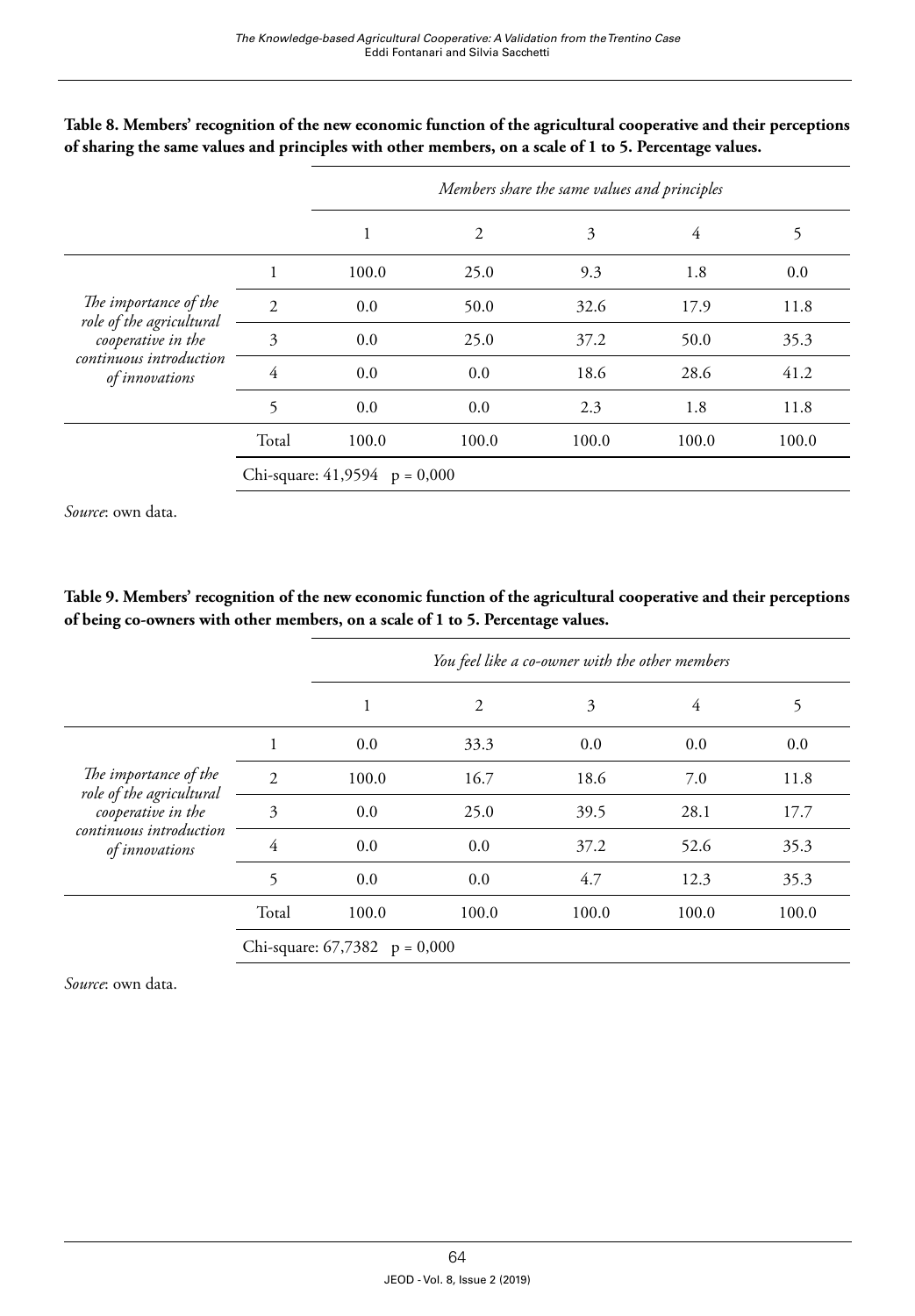## **7. Conclusions**

This explorative contribution investigates and stresses a new complementary economic function of modern agricultural cooperatives. The actual agri-food market requires knowledge-intensive farming production in the sense that consumers ask for produce with specific qualitative attributes. Therefore, the link between growers and the other nodes of the supply chain is becoming a strategic element of farm competitiveness. For this reason, the presence of an intermediate institution is central for developing in the agricultural production process a network among strategic actors.

It is in this context that the strategic and operational activities of agricultural cooperatives seem to be effective. The support in terms of internal/external specialised knowledge that the cooperative makes available to farmers-members allows the synthesis of the needs of the entire supply chain and enables the creation of a common code and language that leads to the definition of a production system. Thanks to this result, growers, but also the agri-food chain as a whole, benefit from the knowledge socialisation that activates a constant and very important process of innovation production and diffusion. In this regard, one of the main aspects highlighted by this study is that the driving factor of this process relies on institutional mechanisms (or incentives), intrinsic to the cooperative nature, facilitating face-to-face interactions, above all among the growers and between farmers and technicians.

In particular, this new function of agricultural cooperatives seems to have important implications not only in terms of the competitiveness of farms. In fact, the modern agricultural cooperative can be strategic in promoting and creating real communities of practice characterised by a new sense of belonging and a higher involvement and participation of growers. This represents a huge advantage for the sustainability and the correct functioning of the cooperative model and of the communities where farms are embedded.

This contribution supports the need for further research to better understand the organisation of agri-food chains and the role that cooperative producer organisations already play. A deeper understanding can usefully inform policies and strategies for assessing and fostering the cooperative model in agriculture and, above all, for improving the efficiency of the entire supply chain and the effectiveness of cooperation in accruing member and community welfare.

The results discussed in this work concern a peculiar territory in which the cooperative model is historically rooted and works by means of embedded and shared knowledge, reflected in common values and operational principles. In this regard, an important question to be addressed is: what would be the implications if this same study was conducted in other regions of Italy, or in other parts of the world characterized by different values and institutional setting, by means for instance of ownership and governance structures? Facing this question could represent an interesting development of the explorative research presented in this article and it could stimulate further reflections and inform a comparative research agenda.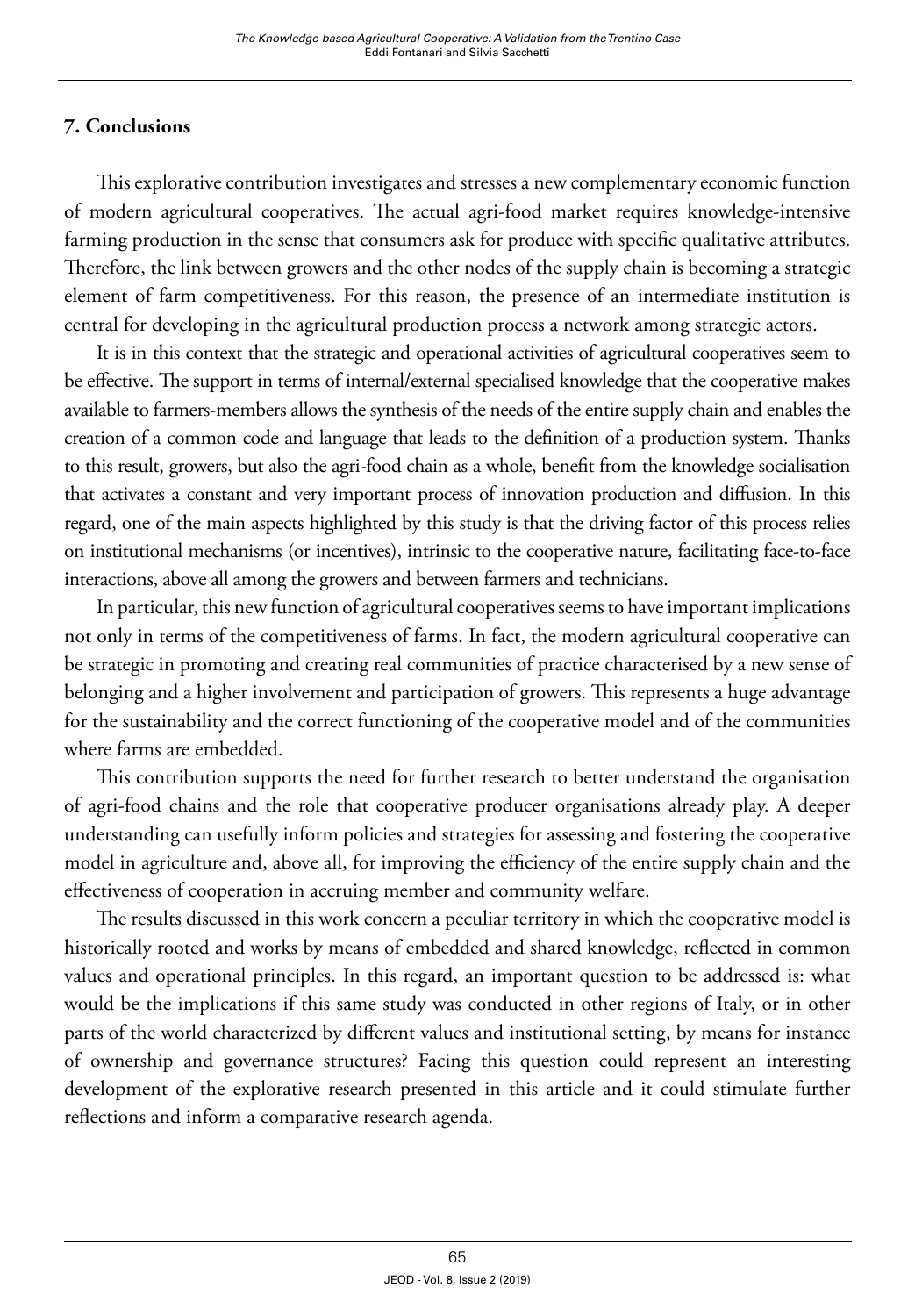## **References**

- Agwu, A.E., Dimelu, M.U. & Madukwe, M.C. (2008). Innovation system approach to agricultural development: Policy implications for agricultural extension delivery in Nigeria, *African Journal of Biotechnology,* 7(11): 1604-1611. DOI:<https://doi.org/10.5897/AJB08.289>
- Akkoyunlu, S. (2013). *Agricultural Innovations in Turkey*, NCCR Trade Working Paper n. 2013|30.
- Anandajayasekeram, P. (2011). The Role of Agricultural R&D within the Agricultural Innovation Systems Framework. *ASTI/IFPRI-FARA Conference*, Accra, Ghana, December.
- Armitage, D., Marschke, M. & Plummer, R. (2008). Adaptive co-management and the paradox of learning, *Global Environmental Change*, 18(1): 86-98. DOI:<https://doi.org/10.1016/j.gloenvcha.2007.07.002>
- Bentley, J.W. (2006). Folk experiments, *Agriculture and Human values*, 23: 451-462. DOI: [https://doi.org/10.1007/](https://doi.org/10.1007/s10460-006-9017-1) [s10460-006-9017-1](https://doi.org/10.1007/s10460-006-9017-1)
- Berkhout, G., Hartmann, D., Trott, P. (2010). Connecting technological capabilities with market needs using cyclic innovation model, *R&D Management*, 40(5): 474-490. DOI:<https://doi.org/10.1111/j.1467-9310.2010.00618.x>
- Bigliardi, B., Galati, F. (2013). Models of adoption of open innovation within the food industry, *Trends in Food Science & Technology*, 30(1): 16-26. DOI: <https://doi.org/10.1016/j.tifs.2012.11.001>
- Bijman, J., Muradian, R. & Cechin, A. (2011). Agricultural cooperatives and value chain coordination. In: A.H.J Helmsing & S. Vellema (Eds.), *Value Chains, Social Inclusion and Economic Development: contrasting theories and realities*. Milton Park: Routledge, pp. 82-101.
- Brown, J.S. & Duguid, P. (1991). Organizational Learning and Communities-of-Practice: Toward a Unified View of Working, Learning, and Innovation, *Organization Science,* 2(1): 40–57. DOI: [https://doi.org/10.1287/](https://doi.org/10.1287/orsc.2.1.40) [orsc.2.1.40](https://doi.org/10.1287/orsc.2.1.40)
- Cechin, A. (2013). *Governance of the member-cooperative relationship: a case from Brazil*. Wageningen: Wageningen University.
- Chaddad, F. & Cook, M. (2004). Understanding New Cooperative Models: An Ownership-Control Rights Typology, *Review of Agricultural Economics*, 26(3): 348-360. DOI:<https://doi.org/10.1111/j.1467-9353.2004.00184.x>
- Chesbrough, H. (2003). *Open Innovation: The New Imperative for Creating and Profiting from Technology*, Boston: Harvard Business School Press.
- Cohen, W.M. & Levinthal, D.A. (1989). Innovation and learning: The two faces of R&D, *The Economic Journal*, 99(397): 569-596. DOI:<https://doi.org/10.2307/2233763>
- Cohen, W.M. & Levinthal, D.A. (1990). Absorptive Capacity: A New Perspective on Learning and Innovation, *Administrative Science Quarterly*, 35(1): 128-152. DOI:<https://doi.org/10.2307/2393553>
- Cook, M. (1995). The future of U.S. Agricultural Cooperatives: A Neo-Institutionalist Approach, *American Journal of Agricultural Economics*, 77(5): 1153-1159. DOI:<https://doi.org/10.2307/1243338>
- Cook, M. & Iliopoulos (2000). Ill-defined Property Rights in Collective Action: The Case of US Agricultural Cooperatives. In: C. Menard (eds.), *Institutions, Contracts, and Organizations: Perspectives from New Institutional Economics*, pp. 335-348. London, UK: Edward Elgar Publishing. DOI: <https://doi.org/10.4337/9781781952764.00036>
- Cook, M.L. & Burress, M.J. (2009). A Cooperative Life Cycle Framework. Columbia, MO: University of Missouri. Available at: <http://departments.agri.huji.ac.il/economics/en/events/p-cook.pdf> [Accessed: 19<sup>th</sup> April 2016]
- Cook, M.L. & Plunkett, B. (2006). Collective Entrepreneurship: An Emerging Phenomenon in Producer-Owned Organizations, *Journal of Agricultural and Applied Economics*, 38(2): 421-428. DOI: [https://doi.org/10.1017/](https://doi.org/10.1017/S1074070800022458) [S1074070800022458](https://doi.org/10.1017/S1074070800022458)
- Dyer, J.H. & Singh, H. (1998). The Relational View: Cooperative Strategy and Sources of Interorganizational Competitive Advantage, *The Academy of Management Review*, 23(4): 660-679. DOI: [https://doi.org/10.5465/](https://doi.org/10.5465/amr.1998.1255632) [amr.1998.1255632](https://doi.org/10.5465/amr.1998.1255632)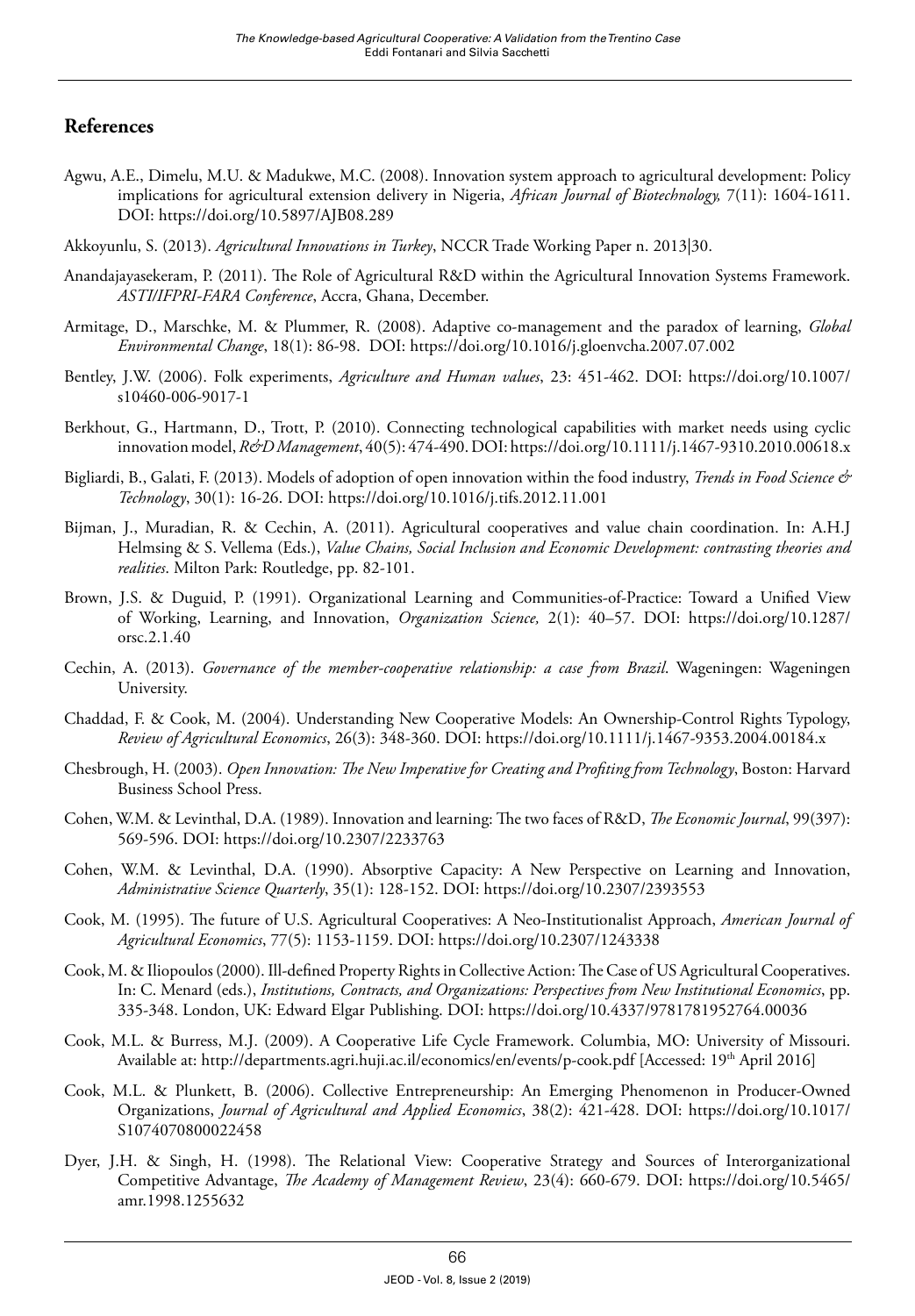- Dyer, J.H. & Nobeoka, K. (2000). Creating and Managing a High-Performance Knowledge-Sharing Network: The Toyota Case, *Strategic Management Journal,* 21(3): 199-425. DOI: [https://doi.org/10.1002/\(SICI\)1097-](https://doi.org/10.1002/(SICI)1097-0266(200003)21:3%3C345::AID-SMJ96%3E3.0.CO;2-N) [0266\(200003\)21:3<345::AID-SMJ96>3.0.CO;2-N](https://doi.org/10.1002/(SICI)1097-0266(200003)21:3%3C345::AID-SMJ96%3E3.0.CO;2-N)
- Engel, P.G.H. (1995). Facilitating innovation: an action oriented approach and participatory methodology to improve innovative social practice in agriculture. Wageningen: Wageningen University.
- Federazione Trentina della Cooperazione (2017), *Relazione Convegno Cooperative agricole*, Trento.
- Feng, L. & Hendrikse, G. (2011). Coordination and Governance: The case of Cooperatives versus IOFs, paper presented at EAAE 2011 Congress – Change and Uncertainty, 30 August – 2 September 2011, Zurich, Switzerland. Available at: [http://ageconsearch.umn.edu/bitstream/114359/2/Feng\\_Li\\_326.pdf](http://ageconsearch.umn.edu/bitstream/114359/2/Feng_Li_326.pdf) [Accessed: 22<sup>th</sup> March 2017].
- Folmer C., Keyser M. A., Merbis M. D., Stolwijk H. J. J., Veenendaal P. J. J. (1995). *The Common Agricultural Policy Beyond the MacSharry Reform*. Amsterdam: NorthHolland.
- Fontanari, E. (2014). *La cooperazione italiana. Funzione e rilevanza economica: un focus particolare sui settori non bancari* (Ph.D. Dissertation). University of Insubria, Italy.
- Fontanari, E. (2017). The Modern Agricultural Cooperative: A Cognitive-Knowledge-Based Approach, *Euricse Working Papers*, 91|17. DOI: <https://doi.org/10.2139/ssrn.2940320>
- Fontanari, E. (2018). Cooperazione agricola e aree marginali: una riflessione sull'esperienza della Provincia di Trento, *Euricse Working Papers*, 102|18. DOI:<https://doi.org/10.2139/ssrn.3160842>
- Foss, N. J. (1993). Theories of the firm: contractual and competence perspectives, *Journal of Evolutionary Economics*, 3(2): 127-144. DOI:<https://doi.org/10.1007/BF01213830>
- Garcia-Winder, M., Riveros, H., Pavez, I., Rodriguez, D., Lam, F. Arias, J. & Herrera, D. (2009). Agrifood chains: a tool for strengthening the institutional framework of the agricultural and rural sector, *Perspectives*, May-August 2009. Inter-American Institute for Cooperation on Agriculture (IICA).
- Garofoli, G. (2003). Economic development, organization of production and territory, *Revue d'économie industrielle*, 64(1): 22–37. DOI: <https://doi.org/10.3406/rei.1993.1475>
- Giannakas, K. & Fulton, M. (2005). Process Innovation Activity in a Mixed Oligopoly: The Role of Cooperatives, *American Journal of Agricultural Economics*, 87(2): 406-422. DOI: <https://doi.org/10.1111/j.1467-8276.2005.00731.x>
- Goldsmith, P.D. & Bender, K. (2004). Ten Conversations about Identity Preservation, *Journal of Chain and Network Science,* 4(2): 111-123. DOI: <https://doi.org/10.3920/JCNS2004.x046>
- Grandori, A. (2001). Neither Hierarchy nor Identity: Knowledge-Governance Mechanisms and the Theory of the Firm, *Journal of Management and Governance*, *5*: 381–399. DOI: <https://doi.org/10.1023/A:1014055213456>
- Grant, R.M. (1996). Toward a knowledge-based theory of the firm, *Strategic Management Journal*, 17(S2): 502–518. DOI:<https://doi.org/10.1002/smj.4250171110>
- Hayek, F. A. (1945). The use of knowledge in society. *The American economic review*, *35*(4): 519-530.
- Hendrikse, G.W.J. & Veerman, C.P. (2001). Marketing Cooperatives and financial structure: a transactional costs economics analysis, *Agricultural Economics*, 26: 205-216. DOI: [https://doi.org/10.1111/j.1574-0862.2001.](https://doi.org/10.1111/j.1574-0862.2001.tb00064.x) [tb00064.x](https://doi.org/10.1111/j.1574-0862.2001.tb00064.x)
- Ianes, A. (2003). *La cooperazione trentina dal secondo dopoguerra alle soglie del terzo millennio*. Trento: Edizioni31.
- Knickel, K., Brunori, G., Rand, S. & Proost, S. (2009). Towards a better Conceptual Framework for Innovation Processes in Agriculture and Rural Development: From Linear Models to Systemic Approaches, *The Journal of Agricultural Education and Extension*, 15: 131-145. DOI: <https://doi.org/10.1080/13892240902909064>
- Kogut, B. (2000). The network as knowledge: generative rules and the emergence of structure, *Strategic Management Journal*, 21(3): 405-425. DOI: [https://doi.org/10.1002/\(SICI\)1097-0266\(200003\)21:3<405::AID-](https://doi.org/10.1002/(SICI)1097-0266(200003)21:3%3C405::AID-SMJ103%3E3.0.CO;2-5)[SMJ103>3.0.CO;2-5](https://doi.org/10.1002/(SICI)1097-0266(200003)21:3%3C405::AID-SMJ103%3E3.0.CO;2-5)
- Kogut, B. & Zander, U. (1992). Knowledge of the Firm, Combinative Capabilities, and the Replication of Technology, *Organization Science*, 3(3): 383-397. DOI: <https://doi.org/10.1287/orsc.3.3.383>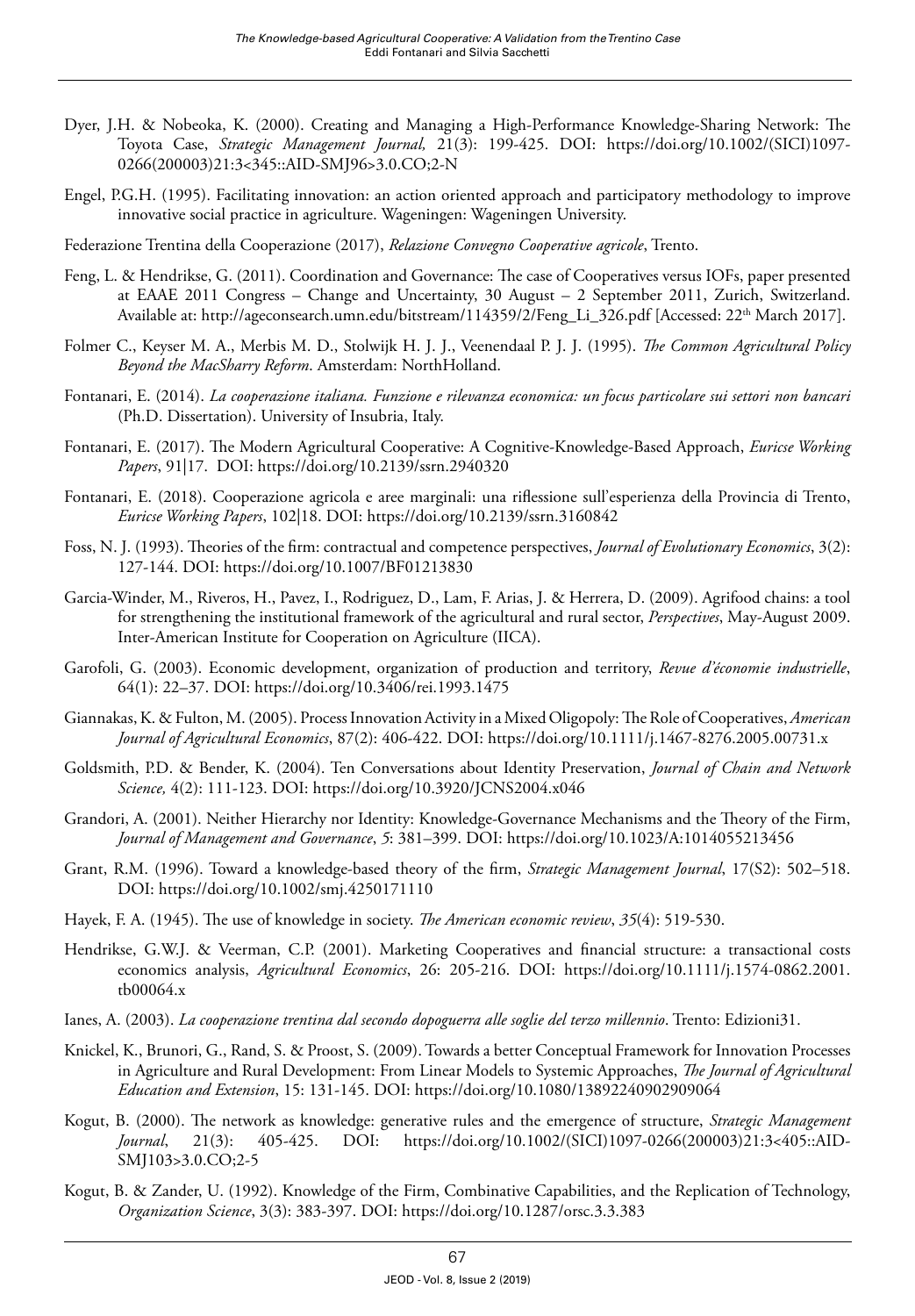- Kogut, B. & Zander, U. (1993). Knowledge of the Firm and the Evolutionary theory of the Multinational Corporation, Journal of International Business Study, 24(4): 625-645. DOI:<https://doi.org/10.1057/palgrave.jibs.8490248>
- Kogut, B. & Zander, U. (1996). What firms do? Coordination, identity, and learning, *Organization Science,* 7(5): 502- 518. DOI:<https://doi.org/10.1287/orsc.7.5.502>
- Kummer, S., Aigelspergerb, L., Milestade, R., Chowdhuryb, A.H. & Vogla, C.R. (2010). Knowledge systems, innovations and social learning in organic farming – An overview. Paper presented at the *9th European IFSA Symposium*, 4-7 July 2010, Vienna, Austria.
- Lewin, A. Y., Massini, S., & Peeters, C. (2011). Microfoundations of internal and external absorptive capacity routines, *Organization science*, *22*(1): 81-98. DOI:<https://doi.org/10.1287/orsc.1100.0525>
- Loasby, B. J. (2006). Industrial organization. In: T. Raffaelli, G. Becattini, & Marco Dardi (Eds.), *The impact of Alfred Marshall's ideas: the global diffusion of his work*. Cheltenham, UK: Edward Elgar, pp. 371–378. Available at: [http://](http://eh.net/book_reviews/the-elgar-companion-to-alfred-marshall/) [eh.net/book\\_reviews/the-elgar-companion-to-alfred-marshall/](http://eh.net/book_reviews/the-elgar-companion-to-alfred-marshall/) [Accessed: 20th Februray 2020]
- Mäkimattila, M., Melkas, H., Uotila, T. (2013). Dynamics of Openness in Innovation Processes A case study in the Finnish Food Industry, *Knowledge and Process Management*, 20: 243-255. DOI: [https://doi.org/10.1002/](https://doi.org/10.1002/kpm.1421) [kpm.1421](https://doi.org/10.1002/kpm.1421)
- Mariano, S., & Al-Arrayed, S. (2018). Combinations of absorptive capacity metaroutines: the role of organizational disruptions and time constraints, *European Management Journal*, *36*(2): 171-182. DOI: [https://doi.org/10.1016/j.](https://doi.org/10.1016/j.emj.2017.03.003) [emj.2017.03.003](https://doi.org/10.1016/j.emj.2017.03.003)
- Medeiros, G., Binotto, E., Caleman, S. & Florindo, T. (2016). Open Innovation in Agrifood Chain: A Systematic Review, *Journal of Technology Management & Innovation*, 11: 108-116. DOI: [https://doi.org/10.4067/S0718-](https://doi.org/10.4067/S0718-27242016000300013) [27242016000300013](https://doi.org/10.4067/S0718-27242016000300013)
- Minh T.T., Neef, A. & Hoffmann, V. (2011). Agricultural Knowledge Transfer and Innovation Processes in Vietnam's Northwestern Uplands: State-governed or Demand-driven?, *Southeast Asian Studies*, 48(4): 425-455.
- Nelson, R. R., & Winter, S. G. (1982). *An Evolutionary Theory of Economic Change*. Cambridge, MA: Belknap Press. Available at: [http://inctpped.ie.ufrj.br/spiderweb/pdf\\_2/Dosi\\_1\\_An\\_evolutionary-theory-of\\_economic\\_](http://inctpped.ie.ufrj.br/spiderweb/pdf_2/Dosi_1_An_evolutionary-theory-of_economic_change..pdf) [change..pdf](http://inctpped.ie.ufrj.br/spiderweb/pdf_2/Dosi_1_An_evolutionary-theory-of_economic_change..pdf) [Accessed: 20<sup>th</sup> Februray 2020]
- Nilsson, J. (2001). Organisational Principles for Co-operative firms, *Scandinavian Journal of Management*, 17(3): 329- 356. DOI: [https://doi.org/10.1016/S0956-5221\(01\)00010-0](https://doi.org/10.1016/S0956-5221(01)00010-0)
- Nonaka, I., & Takeuchi, H. (1995). *The Knowledge Creating Company: How Japanese Companies Create The Dynamics Of Innovation*. New York: Oxford University Press. DOI: [https://doi.org/10.1016/S0040-1625\(96\)00091-1](https://doi.org/10.1016/S0040-1625(96)00091-1)
- Nooteboom, B., Van Haverbeke, W., Duysters, G., Gilsing, V. & van den Oord, A. (2007). Optimal cognitive distance and absorptive capacity, *Research Policy*, 36(7): 1016-1034. DOI: <https://doi.org/10.1016/j.respol.2007.04.003>
- Parrilli, M. D., & Sacchetti, S. (2008). Linking learning with governance in networks and clusters: key issues for analysis and policy, *Entrepreneurship and Regional Development*, *20*(4): 387-408. DOI: [https://doi.](https://doi.org/10.1080/08985620801886463) [org/10.1080/08985620801886463](https://doi.org/10.1080/08985620801886463)
- Peteraf, M. (1993). The cornerstones of competitive advantage: A resource-based view, *Strategic Management Journal*, 14: 179-191. DOI:<https://doi.org/10.1002/smj.4250140303>
- Polanyi, M. (1966). *The tacit dimension*. London: Routledge & Kegan Paul. Available at: [https://www.worldcat.org/title/](https://www.worldcat.org/title/tacit-dimension/oclc/60901005) [tacit-dimension/oclc/60901005\[](https://www.worldcat.org/title/tacit-dimension/oclc/60901005)Accessed: 20<sup>th</sup> Februray 2020]
- Porter, M. E. (1990). *The Competitive Advantage of Nations*. New York: Free Press.
- Porter, M. E. (2001). The value chain and competitive advantage. In: D. Barnes (Ed.), *Understanding Business Processes*. London: Routledge, pp. 50-66.
- Richardson, G. B. (1972). The organisation of industry, *The economic journal*, *82*(327): 883-896. DOI: [https://doi.](https://doi.org/10.2307/2230256) [org/10.2307/2230256](https://doi.org/10.2307/2230256)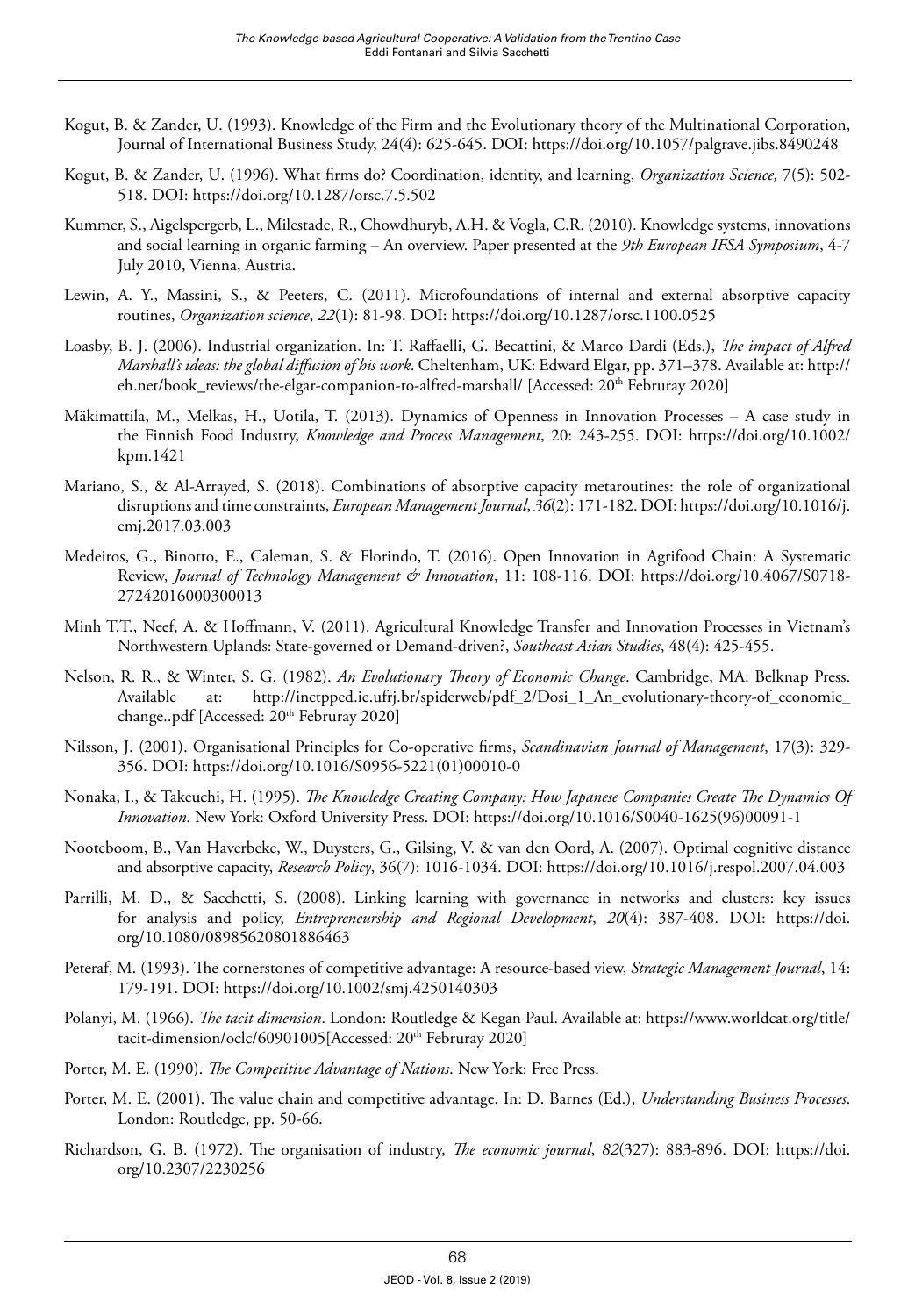- Sacchetti, S., & Sugden, R. (2003). The governance of networks and economic power: the nature and impact of subcontracting relationships, *Journal of Economic Surveys*, *17*(5): 669-692. DOI: [https://doi.org/10.1046/j.1467-](https://doi.org/10.1046/j.1467-6419.2003.00209.x) [6419.2003.00209.x](https://doi.org/10.1046/j.1467-6419.2003.00209.x)
- Sacchetti, S. (2004). Knowledge caps in industrial development, *New Political Economy*, *9*(3): 389-412. DOI: [https://doi.](https://doi.org/10.1080/1356346042000259848) [org/10.1080/1356346042000259848](https://doi.org/10.1080/1356346042000259848)
- Sacchetti, S. (2009). Why, where and with whom do you link? The nature and motivations of linkages within and outside an Italian local system, *Regional Studies*, *43*(2): 197-209. DOI: <https://doi.org/10.1080/00343400701808840>
- Sacchetti, S. & Tortia, E. C. (2013). The Internal and External Governance of Cooperatives: Membership and Consistency of Values, *Euricse Working Paper*, 62|13. DOI:<https://doi.org/10.2139/ssrn.2326938>
- Sexton, R.J. & Iskow, J. (1988). *Factors critical to the success or failure of emerging agricultural cooperatives*, Giannini Foundation Information Series n. 88-3, Division of Agriculture and Natural Resources, University of California, June.
- Shaffer, J. D. (1987). *Thinking about farmers' cooperatives, contracts, and economic coordination*, ACS Service Report 18, Agricultural Cooperative Service, US Department of Agriculture, pp. 61-86.
- Simon, H. A. (1991). Bounded rationality and organizational learning, *Organization Science*, *2*(1): 125-134. DOI: <https://doi.org/10.1287/orsc.2.1.125>
- Spender, J.-C. (1996). Making knowledge the basis of a dynamic theory of the firm. *Strategic Management Journal*, *17*(S2): 45–62. DOI:<https://doi.org/10.1002/smj.4250171106>
- Sporleder, T.L. (2006). Strategic Alliances and Networks in Supply Chains. In: C.J.M. Ondersteijn, J.H.M Wijnands, R.B.M. Huirne & O. van Kooten (Eds.), *Quantifying the agri-food supply chain*. The Netherlands: Springer, pp. 159-169.
- Sporleder, T.L. & Boland, M.A. (2011). Exclusivity of Agrifood Supply Chains: Seven Fundamental Economic Characteristics, *International Food and Agribusiness Management Review,* 14(5): 27-52.
- Sporleder, T.L. & Wu, S.Y. (2006). Social capital and vertical ties in agrifood supply chains, *Journal on Chain and Network Science*, 6: 1–7. DOI:<https://doi.org/10.3920/JCNS2006.x060>
- Sporleder, T., Jackson, C.C. & Bolling, D. (2005). Transitioning from transaction-based markets to alliance-based supply chains: implications for firms, *Choices,* 20(4): 175–180.
- Sporleder, T. & Peterson, H.C. (2003). Intellectual capital, learning, and knowledge management in agrifood supply chains, *Journal on Chain and Network Science*, (2): 75-80. DOI:<https://doi.org/10.3920/JCNS2003.x031>
- Sporleder, T.L. & Moss, L.A.E. (2002). Knowledge management in the global food system: network embeddedness and social capital, *American Journal of Agricultural Economics*, 84(5): 1345-1352. DOI: [https://doi.org/10.1111/1467-](https://doi.org/10.1111/1467-8276.00400) [8276.00400](https://doi.org/10.1111/1467-8276.00400)
- Sporleder, T.L. & Goldsmith, P.D. (2001). Alternative Firm Strategies for Signaling Quality in the Food System, *Canadian Journal of Agricultural Economics* 49(4): 591-604. DOI:<https://doi.org/10.1111/j.1744-7976.2001.tb00329.x>
- Sulaiman, V.R. & Hall, A. (2002). Beyond technology dissemination: reinventing agricultural extension, *Outlook on Agriculture,* 31(4): 225-233. DOI: <https://doi.org/10.5367/000000002101294119>
- Thompson, S. (2015). Towards a social theory of the firm: worker cooperatives reconsidered. *Journal of Co-operative Organization and Management*, 3(1): 3-13. DOI:<https://doi.org/10.1016/j.jcom.2015.02.002>
- Thompson, S., & Valentinov, V. (2017). The neglect of society in the theory of the firm: a systems-theory perspective. Cambridge Journal of Economics, 41(4): 1061-1085. DOI: <https://doi.org/10.1093/cje/bew072>
- Tortia, E.C., Valentinov, V. & Iliopoulos, C. (2013). Agricultural cooperatives. *Journal of Entrepreneurial and Organizational Diversity,* 2(1): 23-36. DOI: <http://dx.doi.org/10.5947/jeod.2013.002>
- Tushman, M., Lakhani, K., Lifshitz-Assuf, H. (2012). Open innovation and organization design, *Journal of Organizational Design*, 1: 24-27. DOI:<https://doi.org/10.7146/jod.2012.1.8>